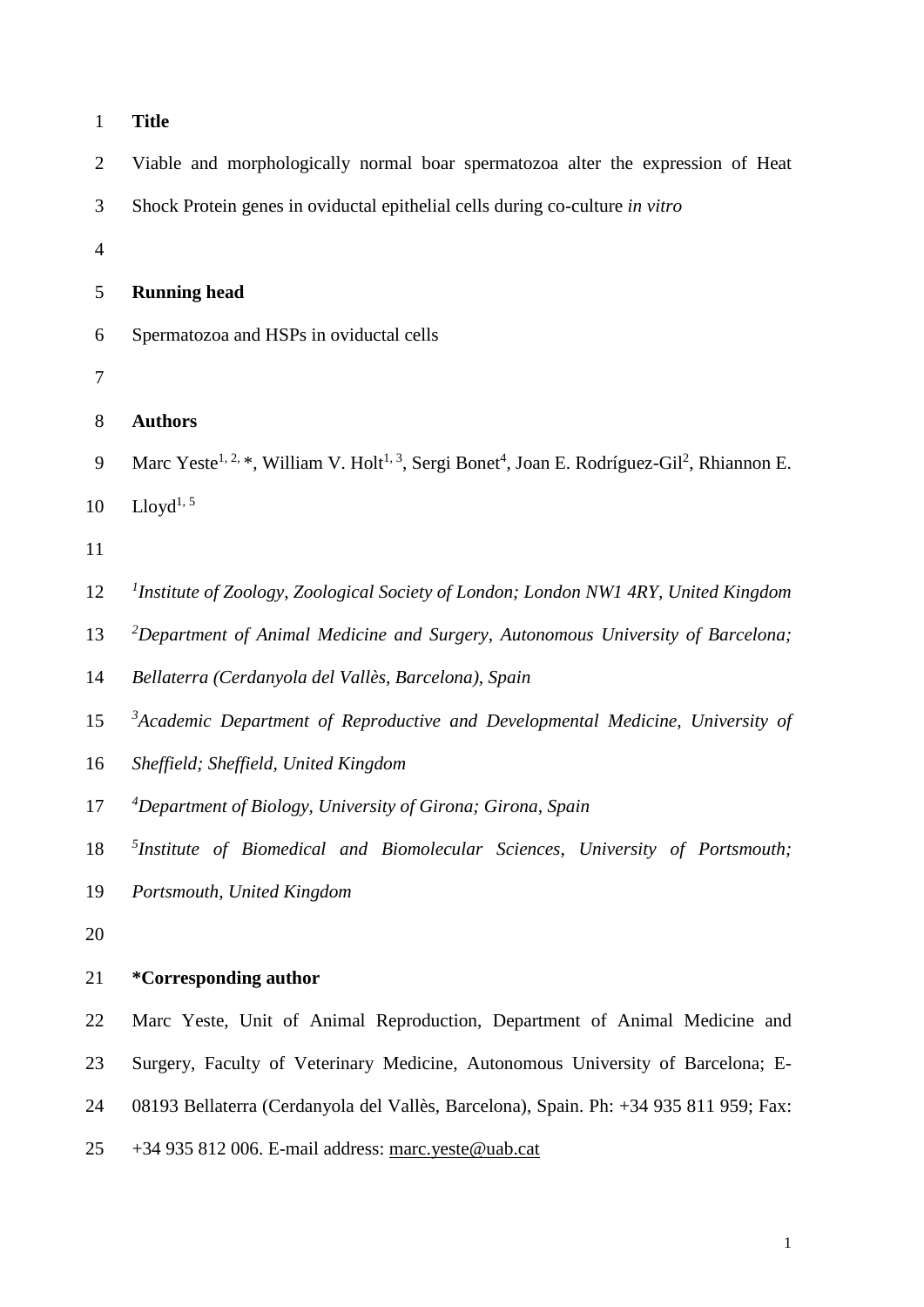| 26 | Institution at which the work was performed: Institute of Zoology, Zoological     |
|----|-----------------------------------------------------------------------------------|
| 27 | Society of London; Regent's Park, London NW1 4RY, United Kingdom                  |
| 28 |                                                                                   |
| 29 | Keywords: spermatozoa, oviductal cells, HSP90AA1, HSPA5, HSPA8                    |
| 30 |                                                                                   |
| 31 | Abbreviations: ANOVA, analysis of variance; HSPs, Heat Shock Proteins; OECs,      |
| 32 | oviductal epithelial cells; s.e.m, standard error of the mean; CLU, clusterin;    |
| 33 | HSP90AA1, heat shock protein 90 kDa alpha A1; HSPA5, glucose regulated protein 78 |
| 34 | kDa, HSPA8, heat shock cognate protein related 70 kDa,; APM, apical plasma        |
| 35 | membranes; ACTB, β-actin; RT, Reverse Transcription; qPCR, Quantitative real-time |
| 36 | <b>PCR</b>                                                                        |
| 37 |                                                                                   |
| 38 | <b>Grant sponsors:</b>                                                            |
| 39 | Grant sponsor: Spanish Government. Ministry of Science and Innovation. Grant      |
| 40 | number: JCI-2010-08620                                                            |
| 41 | Grant sponsor: Regional Government of Catalonia. Grant number: 2005-SGR-          |
| 42 | 025                                                                               |
| 43 | Grant sponsor: Regional Government of Catalonia. Grant number: 2009-SGR-          |
| 44 | 745                                                                               |
| 45 |                                                                                   |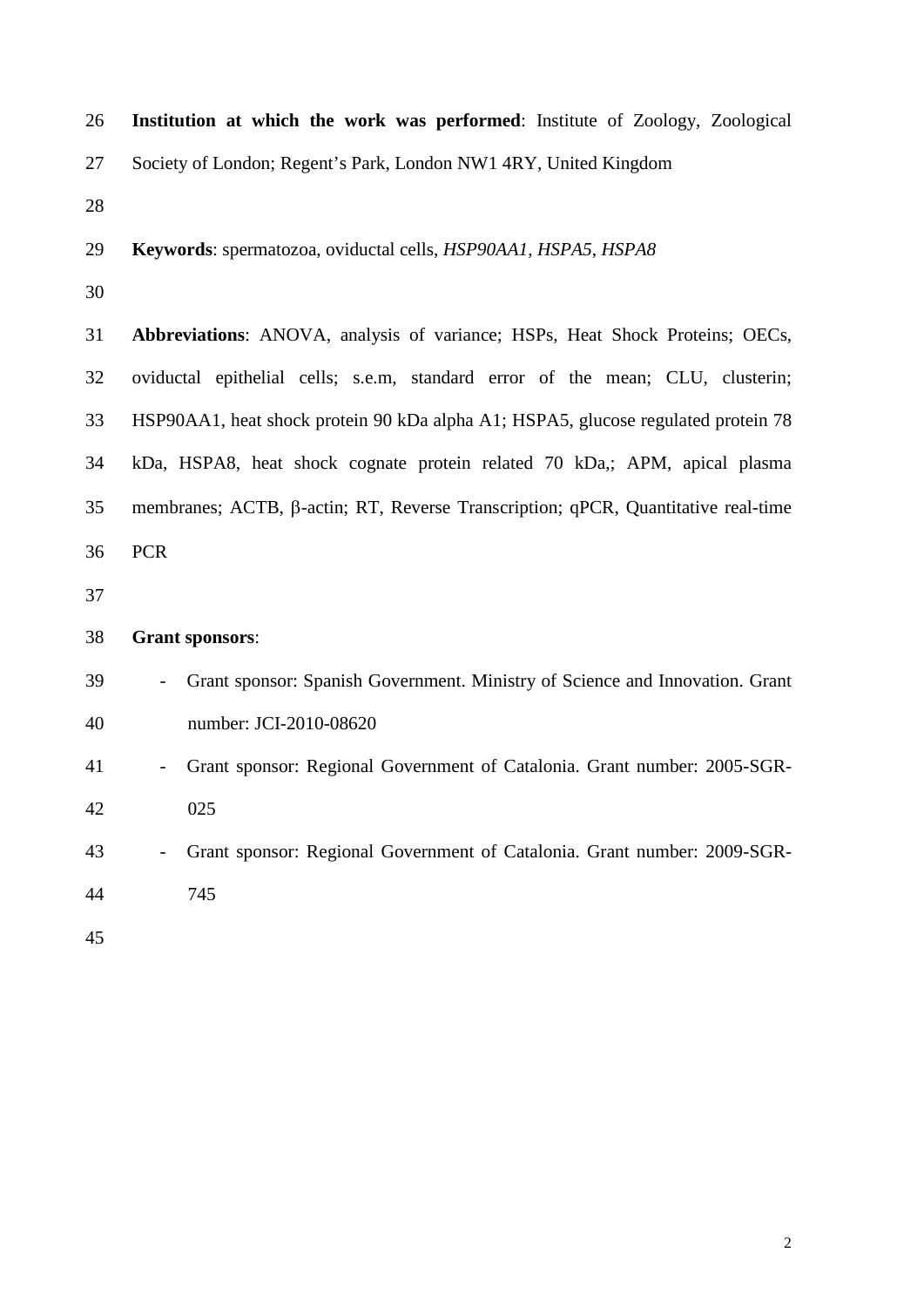#### **Abstract**

 The principal aim of this study was to determine whether boar spermatozoa influence the expression of four selected chaperone and Heat Shock Proteins (HSPs) genes, namely clusterin (*CLU*), *HSP90AA1*, *HSPA5*, and *HSPA8* in oviductal epithelial cells (OEC) during co-culture *in vitro*. All corresponding proteins of these genes were previously identified in a sperm-interacting 70 kDa soluble fraction derived from apical plasma membranes of OEC. The present study also sought to determine whether: a) spermatozoa must bind to OEC directly for an effect on gene expression to be elicited; b) reproductive and non-reproductive epithelial cell (LLC-PK1, pig kidney) types respond equivalently, in terms of alterations in chaperone and HSP gene expression, during sperm-OEC co-culture. Spermatozoa induced a significant upregulation (*P*<0.05) in *HSP90AA1* and *HSPA5* in OEC after 3 h, and in *HSPA8* after 6 h of co-culture when they were in direct contact with epithelial cells. Conversely, no upregulation of HSPs was observed when spermatozoa did not directly bind to OEC. Spermatozoa also induced a significant upregulation (*P*<0.05) of the same three genes when in direct contact with LLC-PK1 cells but later than OEC. Interestingly, the extent of HSPs upregulation induced by direct contact of spermatozoa with epithelial cells relied on sperm binding index, and bound sperm population was mainly viable and morphologically normal. In conclusion, the upregulation of HSP genes caused by direct contact between spermatozoa and OEC rather than non-reproductive epithelial cells, suggests HSPs could play an integral role in the modulation of sperm function in the oviductal reservoir.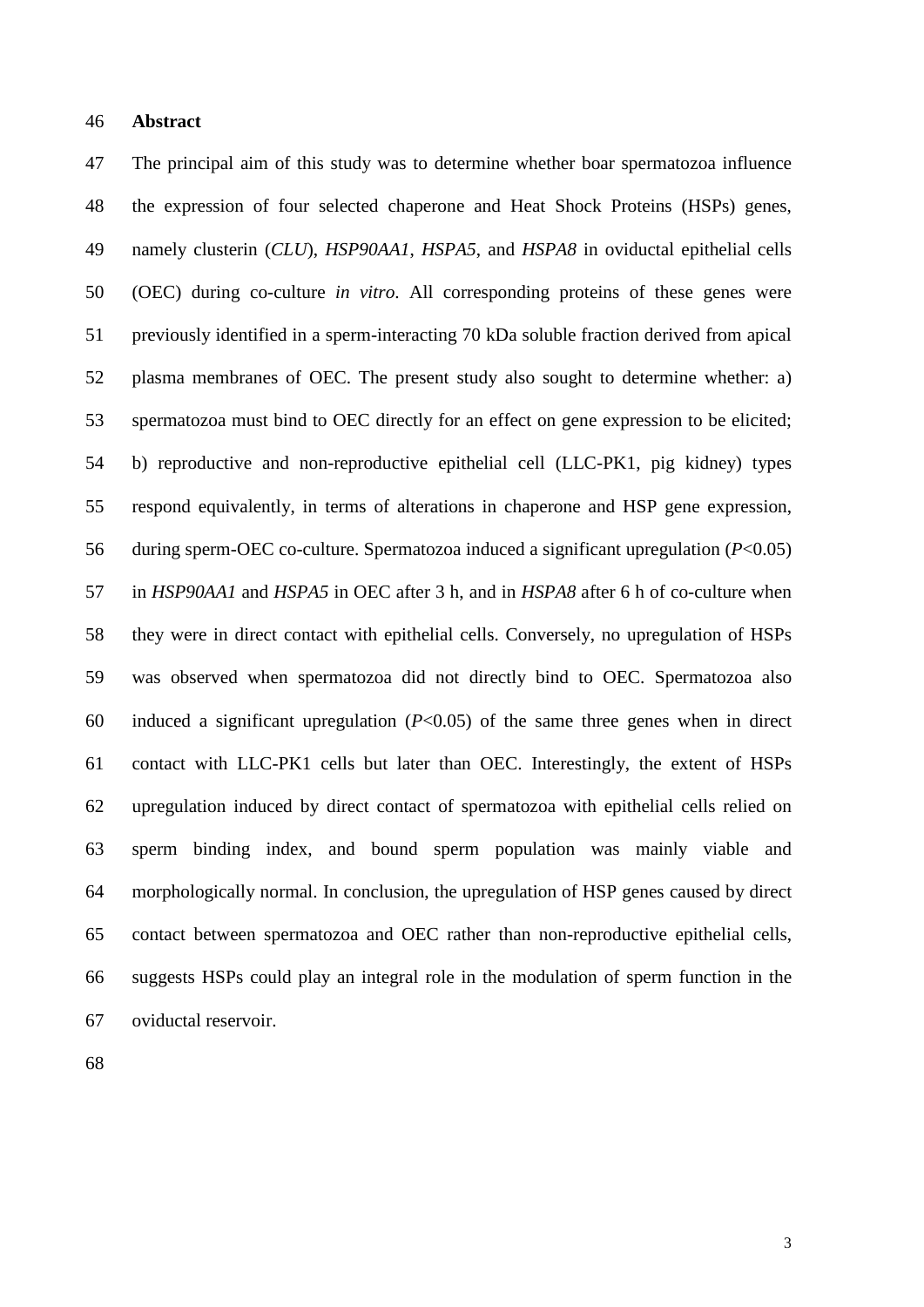# **1. Introduction**

 Oviductal epithelial cells (OEC) are involved in the transport of spermatozoa to the ampulla, the region of the oviduct where fertilisation occurs (for review: see Hunter, 2005; Rodríguez-Martínez et al., 2005; Yeste, 2013). Various reports have also demonstrated that OEC have an effect on sperm viability, capacitation and motility in boars (Fazeli et al., 1999; Yeste et al., 2009), in humans (Ellington et al., 1998; Yao et al., 1999) and in other mammalian species (Cortés et al., 2004; Lloyd et al., 2008). Spermatozoa have been shown to bind to OEC (Petrunkina et al., 2001), particularly within the isthmus segment of the oviduct where a sperm reservoir is formed during the oestrous period (Suárez et al., 1991; Töpfer-Petersen et al., 2002). It is worth noting that not all spermatozoa have the same ability to attach to OEC. Selective binding to OEC has been reported for acrosome-intact (Gualtieri and Talevi, 2000), uncapacitated (Fazeli et al., 1999), morphologically normal spermatozoa (Green et al., 2001; Yeste et al., 2012), and spermatozoa without chromatin fragmentation (Ardón et al., 2008), in preference to capacitated spermatozoa, sperm with coiled tails or proximal droplets, or spermatozoa with damage to their chromatin structure. In addition to this, the effect of the products secreted by OEC has been shown to affect sperm function in some mammalian species (McCauley et al., 2003; Quintero et al., 2005; Zhang et al., 2006). Co-incubation with apical plasma membranes (APM) isolated from OEC has also been demonstrated to modulate sperm function in several mammalian species (e.g. rabbits, pigs, horses and cattle; see Holt et al. (2006) for references). In addition to OEC and OEC-derived proteins exerting an effect on spermatozoa, the spermatozoa in turn have been reported to influence the gene and protein expression of OEC. Indeed, studies *in vitro* in equine (Ellington et al., 1993) and bovine (Thomas et al., 1995) showed that co-culturing with spermatozoa altered the *de novo* protein synthesis of OEC both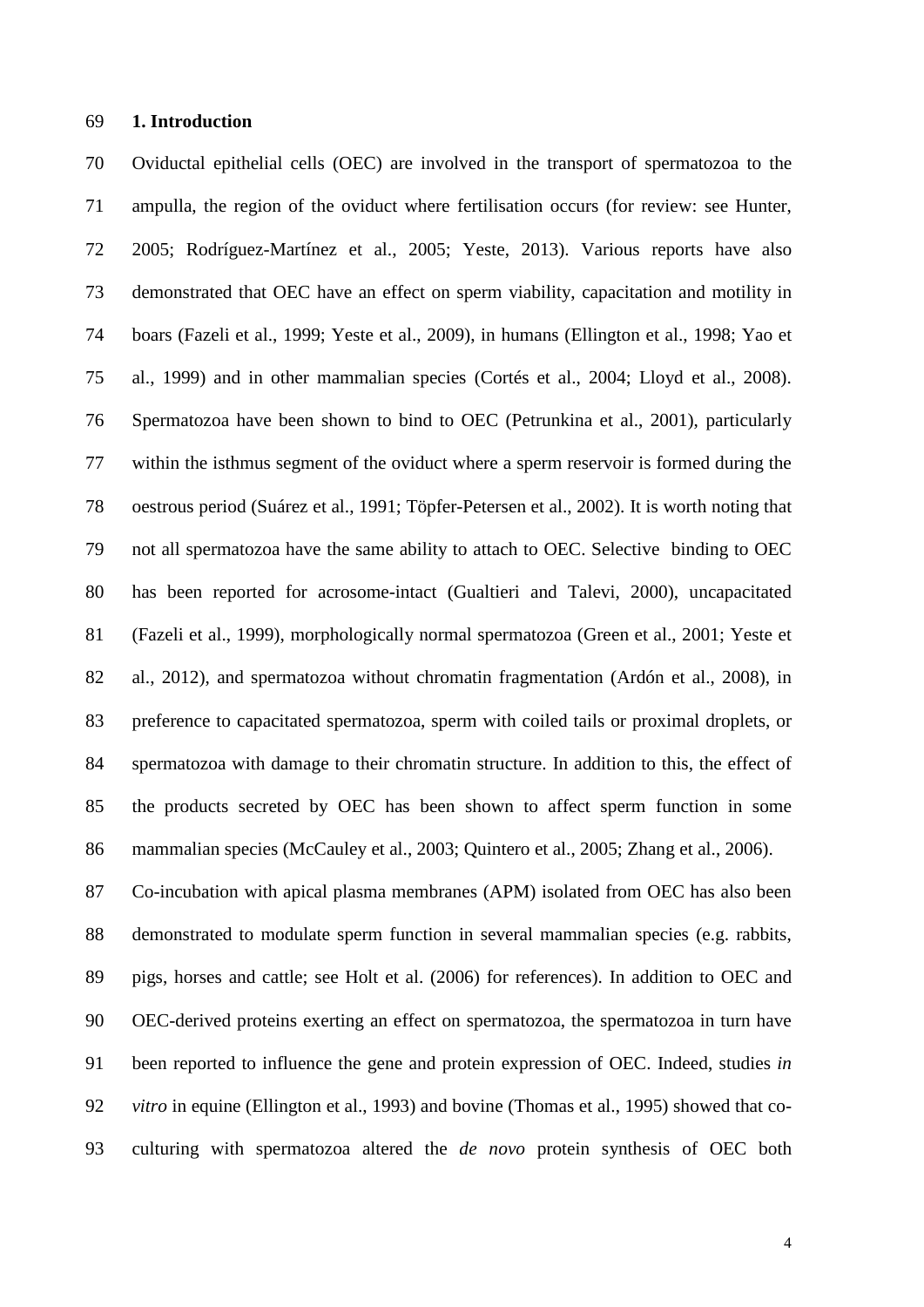quantitatively and qualitatively. Studies *in vivo* and *in vitro* also showed that the presence of spermatozoa in oviducts influenced the gene expression of OEC (Fazeli et al., 2004; Georgiou et al., 2007) and the composition of the proteins secreted by the same cells (Georgiou et al., 2005; Georgiou et al., 2007).

 Previous studies have shown that a soluble apical plasma membrane (sAPM) fraction from OEC maintains boar (Fazeli et al., 2003) and ram (Lloyd et al. 2009) sperm viability and suppresses the motility of bicarbonate-sensitive sperm subpopulations within boar ejaculates (Satake et al. 2006). A subfraction of these sAPM proteins that bind to boar spermatozoa was identified (Holt et al., 2005; Elliott et al., 2009), and several of the proteins identified were chaperones and heat shock proteins (HSPs), prompting the suggestion that they play a role in the modulation of sperm function (Elliott et al. 2009).

 Against this background, the present study sought to determine whether boar spermatozoa actively influence the gene expression of some chaperones/HSPs in OEC during co-culture *in vitro*. Specifically, we evaluated the expression of four selected genes in OEC following 3 h, 6 h, 9h, 12 h and 24 h of co-culture with boar spermatozoa. These four chaperone/HSPs genes (clusterin, *CLU*; heat shock protein 90 kDa, *HSP90AA1*; glucose regulated protein 78 kDa, *HSPA5*; and heat shock cognate protein 70 kDa, *HSPA8*) were selected because their corresponding proteins had been previously identified in porcine-sAPM (Elliot et al., 2009).

 In addition, we also tested the hypothesis that boar spermatozoa would influence the chaperone/HSP gene expression more effectively in cells of reproductive rather than non-reproductive origin (kidney; LLC-PK1), since the former influence more sperm cell parameters, like viability, than the latter (Fazeli et al., 1999; Yeste et al., 2009). This would be expected if the sperm-oviduct interaction is of special functional significance.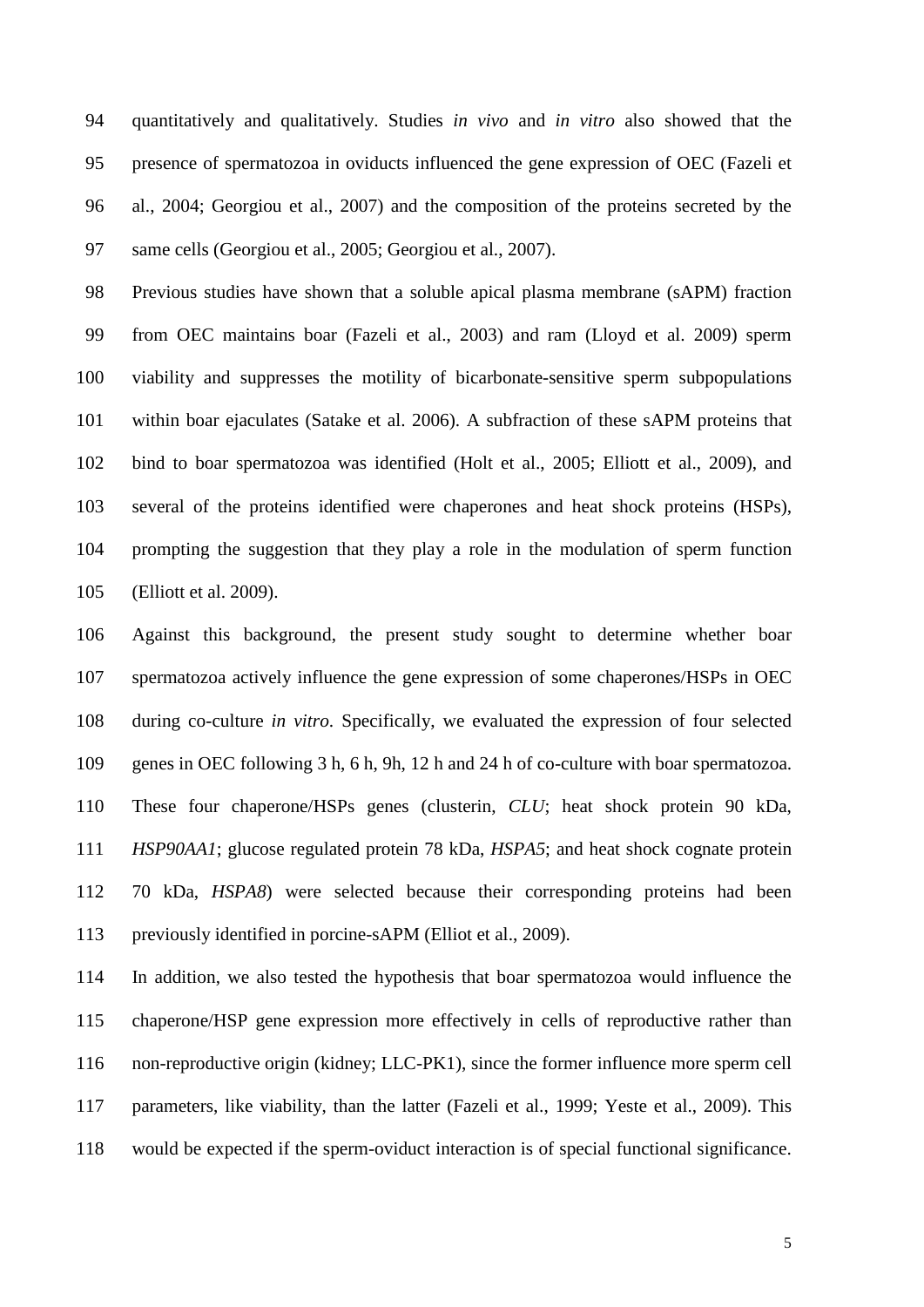On the other hand, the present study also assessed whether the reproductive cycle phase of the sow would influence the expression of the selected genes in OEC during *in vitro* co-culture.

 Finally, to explore the importance of indirect and direct contact between the spermatozoa and epithelial cells (OEC and LLC-PK1): a) the co-culture experiments were conducted both with and without diffusible membrane inserts, respectively, and b) the viability and morphology of sperm bound and unbound populations were determined together with the relationship between gene expression and sperm binding indexes in those co-cultures that did not contain inserts.

#### **2. Results**

*2.1. Comparison of CLU, HSP90AA1, HSPA5, and HSPA8 expression in OEC* 

*follicular, OEC luteal and LLC-PK1 monolayers*

 Figure 1 shows relative transcript abundances of the four genes analysed in follicular and luteal OEC and in LLC-PK1 cells in culture. LLC-PK1 cells presented significant (*P*<0.05) higher levels of *HSP90AA1* and *HSPA5* transcript abundances compared with both follicular and luteal OEC. Conversely, no significant differences in *CLU* and *HSPA8* were observed among the epithelial cell cultures.

 No significant differences (*P*>0.05) between follicular and luteal OEC were observed when the expression of *CLU*, *HSP90AA1*, *HSPA5* and *HSPA8* was evaluated after culture (Figure 1). In addition, follicular and luteal OEC did neither differ in their response to sperm when co-cultures were evaluated at any of the relevant time points. For this reason, data from the two types of OEC co-cultures were combined for presentation in this section.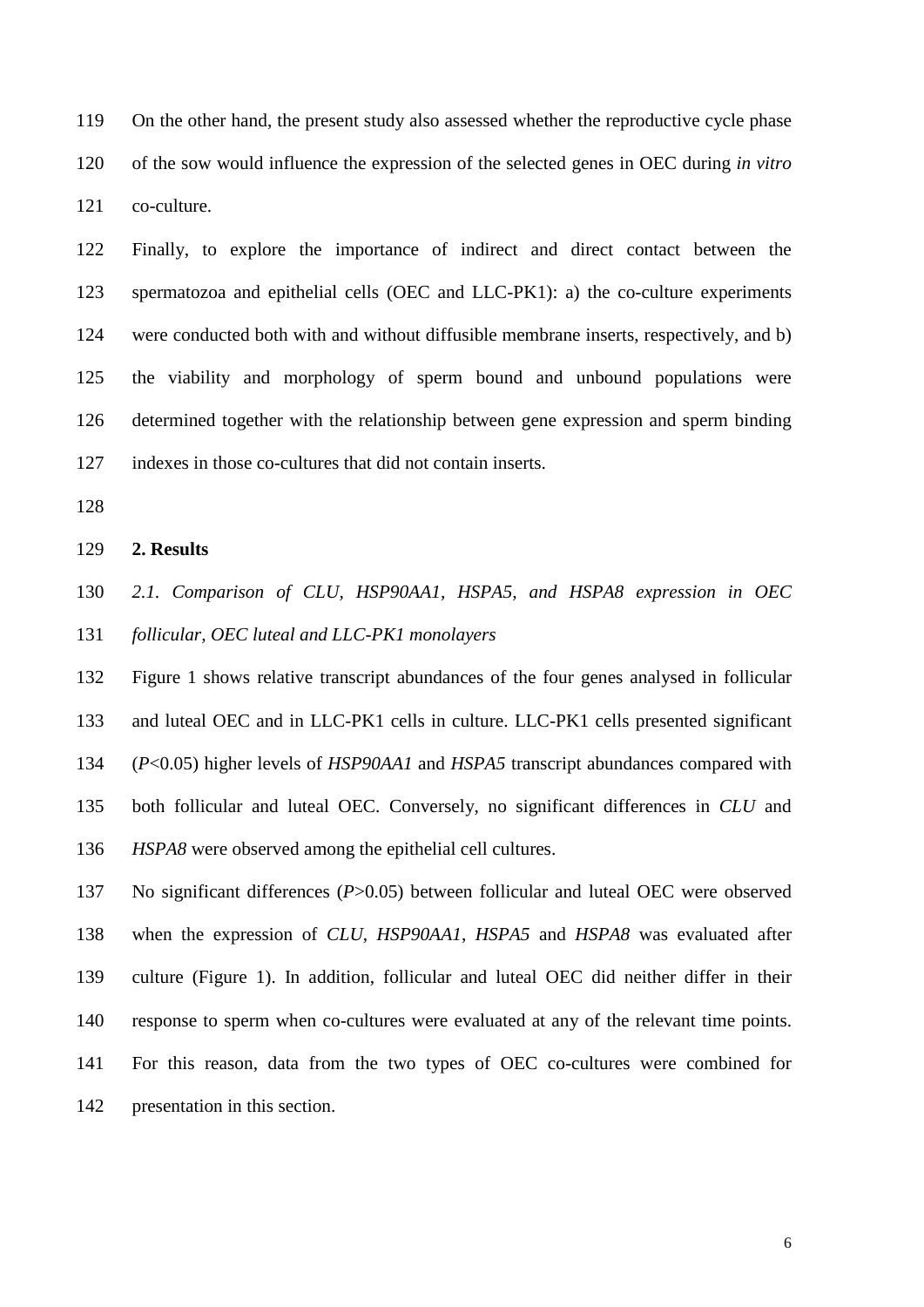No significant differences (*P*>0.05) in gene expression were observed in the negative controls (consisted of adding spermatozoa to epithelial cells just before expression analyses) between the time points investigated (0, 3, 6, 9, 12 and 24 hours). This suggested that the changes in gene expression observed in OEC and LLC-PK1 (described below) were due to the presence of spermatozoa rather than to an artefact of removing and replenishing the cell culture media.

### *2.2. CLU expression during sperm co-culture with epithelial cells*

 No significant differences (*P*>0.05) in *CLU* gene expression (Figure 2) were observed between incubation times in either the sperm-OEC or the sperm-LLC-PK1 co-cultures (both with and without diffusible membrane inserts). Significant differences between boar ejaculates were not observed either. Furthermore, no significant differences (*P>*0.05) in *CLU* gene expression were observed between OEC and LLC-PK1 co-cultured with spermatozoa at any of the time points investigated.

### *2.3. HSP90AA1 expression during sperm co-culture with epithelial cells*

 *HSP90AA1*-relative abundance was significantly (*P*<0.05) affected by cell type, presence/absence of insert, boar ejaculate, and co-culturing time. *HSP90AA1* gene expression (Figure 3) increased progressively in sperm-OEC co-cultures without inserts throughout the 24 h incubation period. Indeed, *HSP90AA1* gene expression was significantly higher at 3 h compared to 0 h (*P*<0.05), 6 h compared to 3 h (*P*<0.01), 12 h compared to 6 h (*P*<0.05) and 24 h compared to 12 hours (*P*<0.05) in OEC without inserts. Conversely, a lower upregulation was observed in oviductal cells after 24 h when co-cultured with membrane inserts. In the case of sperm-LLC-PK1 co-cultures, *HSP90AA1* gene expression was only observed to increase significantly at 9 h, 12 h and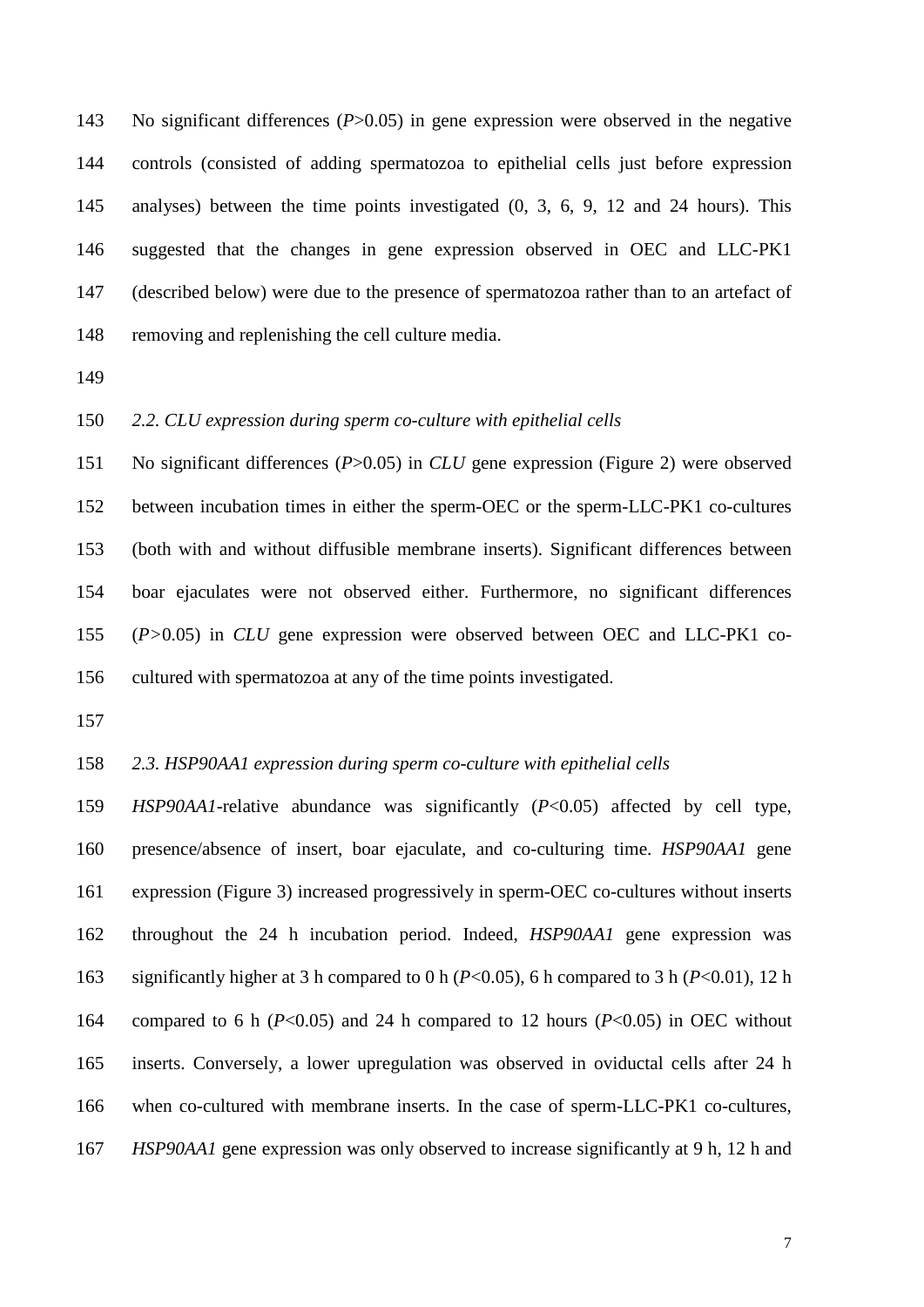24 h (*P*<0.05) and in the absence of the inserts. At 0 h, *HSP90AA1* gene expression was significantly greater (*P*<0.05) in LLC-PK1 co-cultured with spermatozoa compared to OEC co-cultured with spermatozoa. At 3 h, 6 h, 12 h and 24 h, *HSP90AA1* gene expression was significantly greater (*P*<0.05) in OEC co-cultured with spermatozoa and without inserts compared to the other three co-cultures (OEC without inserts, and LLC-PK1 with and without inserts).

# *2.4. HSPA5 expression during sperm co-culture with epithelial cells*

 *HSPA5* gene expression, similar to *HSP90AA1* gene expression, was significantly (*P*<0.05) affected by cell type, presence/absence of insert, boar ejaculate, and co- culturing time. The expression of this gene was observed to increase progressively over the first 12 h of sperm-OEC co-culture without membrane inserts (Figure 4). Indeed, *HSPA5* gene expression was significantly higher (*P*<0.05) at 6 h compared to 0 h, 12 h compared to 6 h and 24 h compared to 9 h but not significantly different at 24 h compared to 12 h in OECs following co-culture with spermatozoa. Conversely, no significant differences (*P*<0.05) were observed throughout the evaluation period in sperm-OEC co-culture with membrane inserts. On the other hand, *HSPA5* gene expression only reached significantly different levels (*P<*0.05), compared to 0 h, in LLC-PK1 following 12 and 24 hours of co-culture with spermatozoa and in the absence of membrane inserts. At 0 h, *HSPA5* gene expression was significantly higher (*P*<0.05) in LLC-PK1 co-cultured with spermatozoa compared to OEC co-cultured with spermatozoa. At 12 and 24 hours, this relationship between the two types of co-culture had reversed (*P<*0.05). No significant differences were either observed over co-culturing time when inserts separated sperm and LLC-PK1 cells.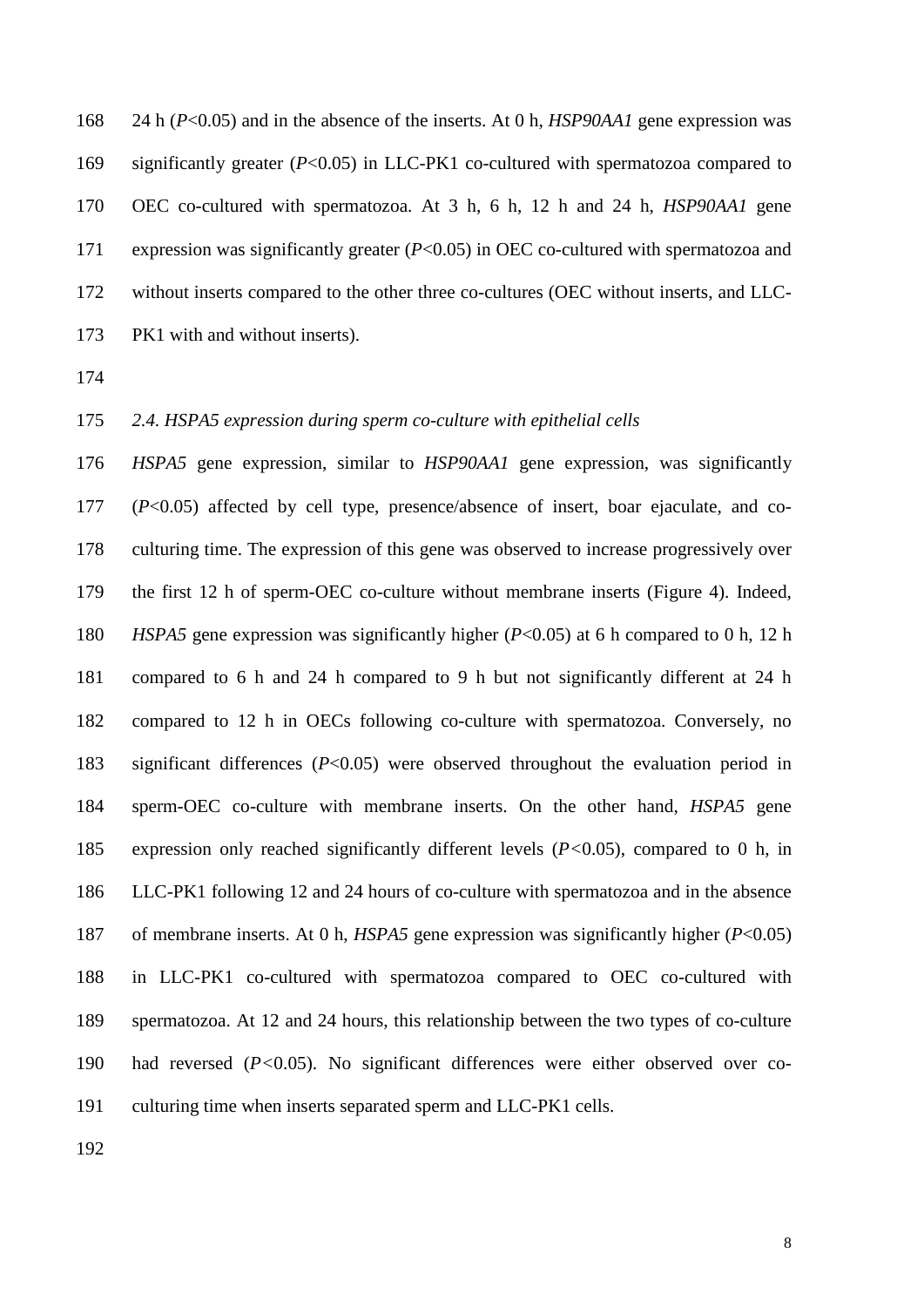### *2.5. HSPA8 expression during sperm co-culture with epithelial cells*

 Relative abundance of *HSPA8* was also affected by cell type, presence/absence of insert, boar ejaculate, and co-culturing time (*P*<0.05). Indeed, *HSPA8* gene expression (Figure 5) was significantly upregulated (*P*<0.05) in OEC co-cultured with spermatozoa in the absence of membrane inserts at 6 h, 9 h, 12 h and 24 h when compared to 0 h. In the case of LLC-PK1 co-cultured with spermatozoa, *HSPA8* gene expression was significantly upregulated (*P*<0.05) after 9 hours when compared to 0 hours. With the exception of the 6 h and 24 h time points, where *HSPA8* gene expression was significantly higher (*P*<0.05) in sperm-OEC co-cultures compared to sperm-LLC-PK1 co-cultures, *HSPA8* gene expression was similar in the two co-culture types. No significant differences (*P*>0.05) in the expression of *HSPA8* were observed over the evaluation period in either OEC or LLC-PK1 cells after co-culturing with spermatozoa in the presence of membrane inserts.

 *2.6. Analysis of sperm populations unbound and bound to epithelial cells, and relationship between sperm binding indexes and gene expression*

 Figure 6 shows the sperm binding indexes to epithelial cells in those 6-wells plates without insert. Significant differences (*P*<0.05) were found between OEC and LLC- PK1, co-culturing time, and boar ejaculate. A significant interaction (*P*<0.05) between these three factors was also observed, thereby indicating that an individual boar effect existed. The sperm binding indexes were significantly higher in OEC than in LLC-PK1 at all the co-culture periods, and started to decrease after 3 h of co-culture. When the viability of spermatozoa bound to OEC/LLC-PK1 and unbound sperm populations were examined (Figure 7), it was seen that the percentage of viable spermatozoa was higher in those sperm populations bound to epithelial cells, both to OEC and LLC-PK1, than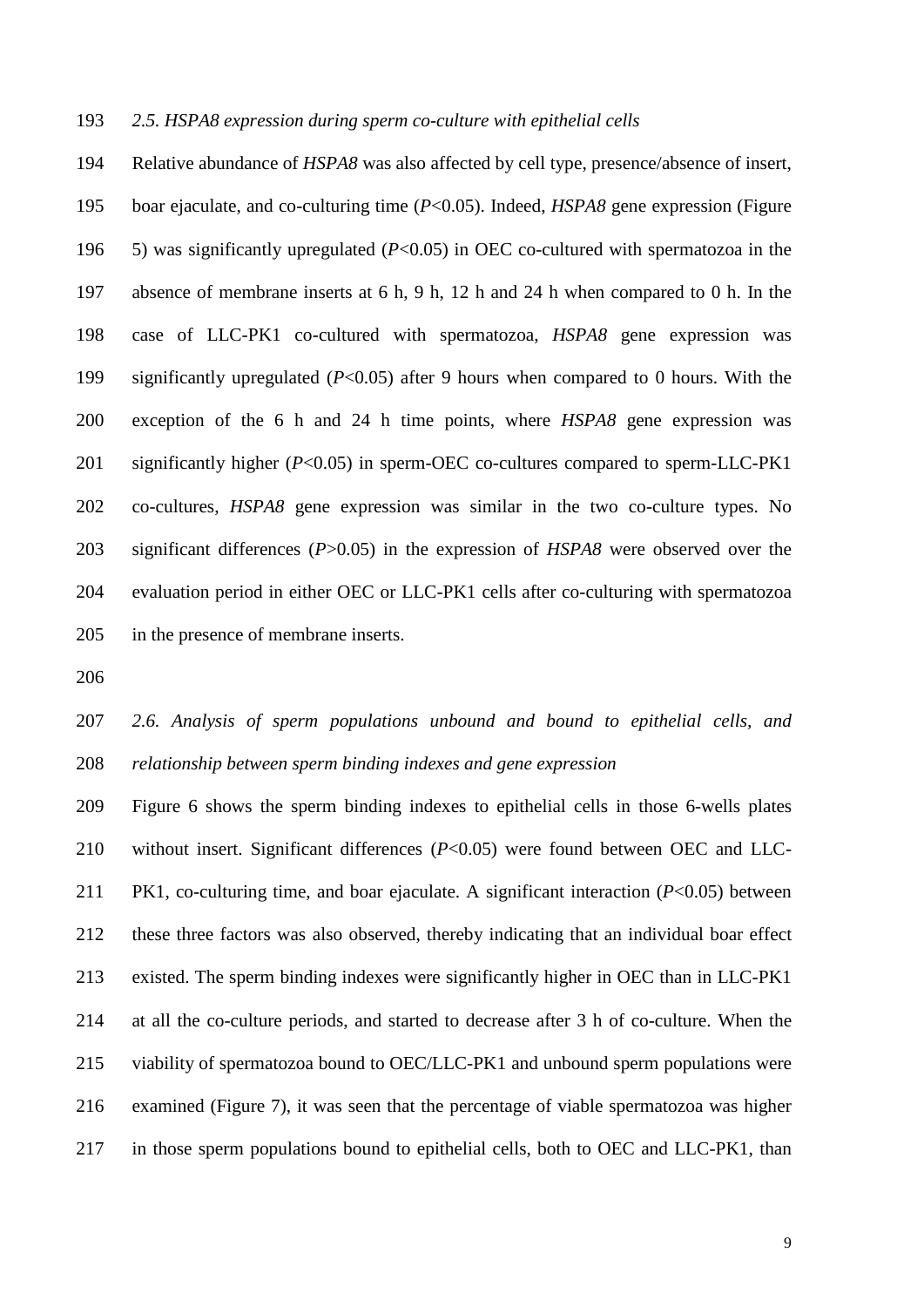those that remained unbound. In addition, after 12h and 24h of co-culture, the percentage of viable spermatozoa bound to epithelial cells was higher in OEC than in LLC-PK1.

 As far as morphology of bound and unbound sperm population is concerned (Table 2), the percentage of morphologically normal spermatozoa was significantly (*P*<0.05) higher in those spermatozoa that bound to epithelial cells than in unbound populations in all relevant time points. In addition, a significant increase (*P*<0.05) of morphologically normal spermatozoa, with respect to 0 h, was seen in bound sperm populations at 3h and up to the end of co-culture period. This increase was concomitant with a significant decrease in the percentage of morphologically normal spermatozoa in unbound sperm populations (both in OEC and LLC-PK1 co-cultures) from 3 h to 24 h of co-culture, with respect to 0h. In general, those spermatozoa that were attached to epithelial cells were viable and morphologically normal, whereas the percentages of viable and morphologically normal spermatozoa were significantly (*P*<0.05) lower in unbound sperm populations. As sperm binding indexes were significantly (*P*<0.05) higher in OEC than in LLC-PK1 from the beginning of the experiment, the former were more able than the latter to maintain sperm survival.

 Finally, and given that an individual effect from boar ejaculate was seen both in sperm binding indexes and HSPs expression, the relationship between sperm binding index and expression of *CLU*, *HSP90AA1*, *HSPA5* and *HSPA8* was also investigated using linear mixed models and Pearson correlation in co-cultures without insert. No effect (*P*>0.05) of sperm binding index, epithelial cell type (OEC *vs.* LLC-PK1), or interaction between type of epithelial cell and sperm binding index were observed in *CLU*  expression during all the co-culture period. Sperm binding indexes and *CLU*-transcript abundance were found not to be correlated (*P*>0.05) at any of the time points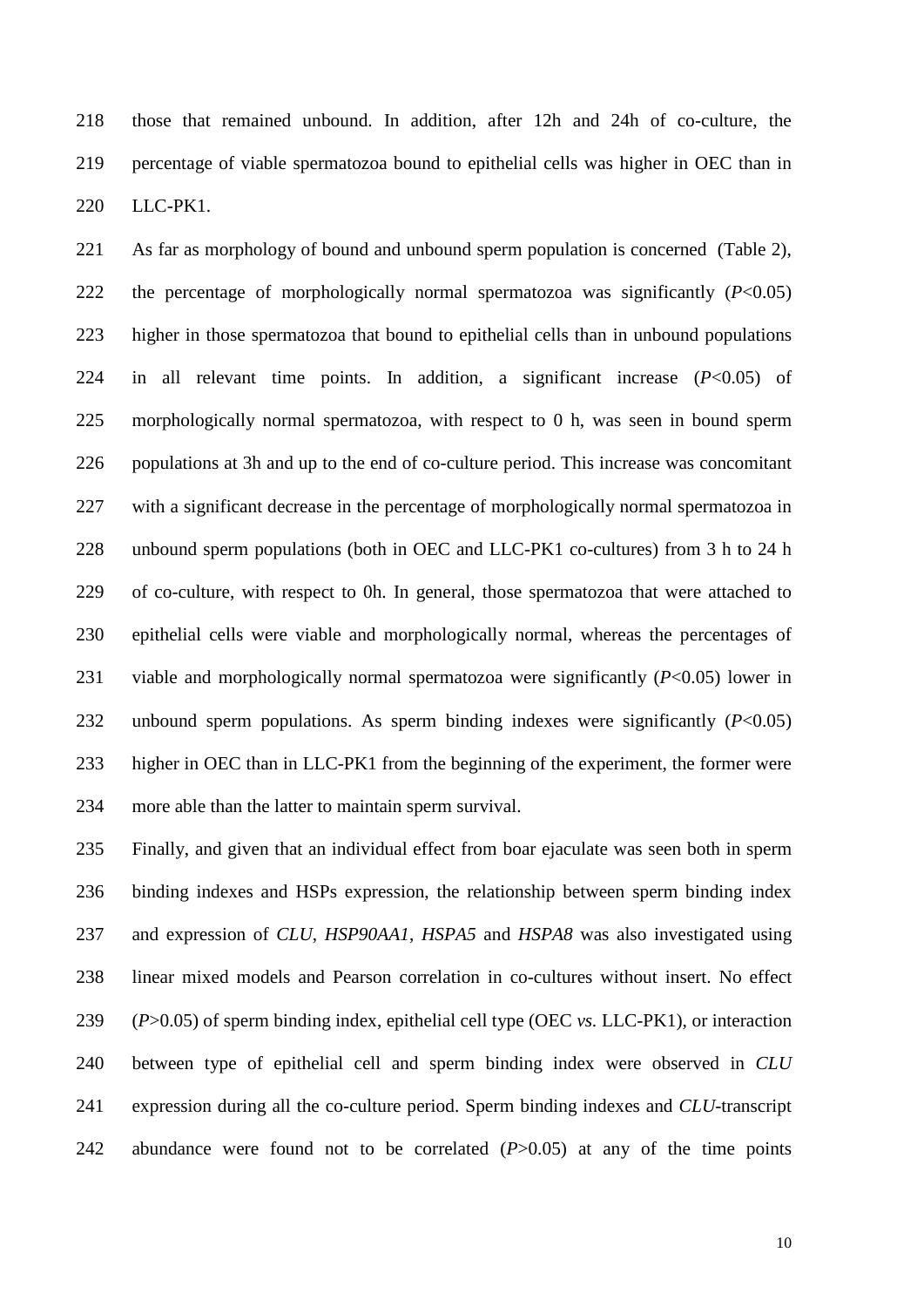investigated. In contrast, relative abundances of *HSP90AA1, HSPA5* and *HSPA8* genes were significantly (*P*<0.05) affected by sperm binding index and epithelial cell type (OEC *vs.* LLC-PK1), as linear mixed model showed. A relationship between sperm 246 binding index and epithelial cell type (*P*<0.05) was also observed in all the three cases. Significant correlation coefficients (*P*<0.05) were found between HSPs-transcript abundances and sperm binding indexes after 3h (*HSP90AA1*, r=0.39), 6h (*HSP90AA1*, r=0.45; *HSPA5*, r=0.41; *HSPA8*, r=0.39), 9h (*HSP90AA1*, r=0.48; *HSPA5*, r=0.43; *HSPA8*, r=0.40) and 12h of co-culture (*HSP90AA1*, r=0.51; *HSPA5*, r=0.44; *HSPA8*, r=0.37).

#### **3. Discussion**

 The present study was undertaken to: 1) verify earlier reports that spermatozoa are capable of upregulating OEC gene expression *in vitro* (Yeste et al., 2009) and 2) to determine whether the presence of spermatozoa specifically alters the expression of four genes in reproductive cells (OECs) rather than non-reproductive cells (LLC-PK1), during co-culture *in vitro*.

 The four genes investigated were chosen deliberately because the proteins they encode; namely, CLU, HSP90AA1, HSPA5 and HSPA8, are found within a subfraction of sAPM proteins known to bind to boar spermatozoa (Elliott et al., 2009) and may have potential roles as modulators of sperm function (e.g. viability; Elliott et al., 2009; Lloyd et al., 2008, 2009) .

 Expression of HSP90AA1, HSPA5 and HSPA8, but not CLU, genes was upregulated in OECs progressively over the co-culture period. When epithelial cells and spermatozoa were in direct contact, this outcome may be attributable to various roles of heat shock proteins, but not clusterin, in modulating sperm function. In support of this hypothesis,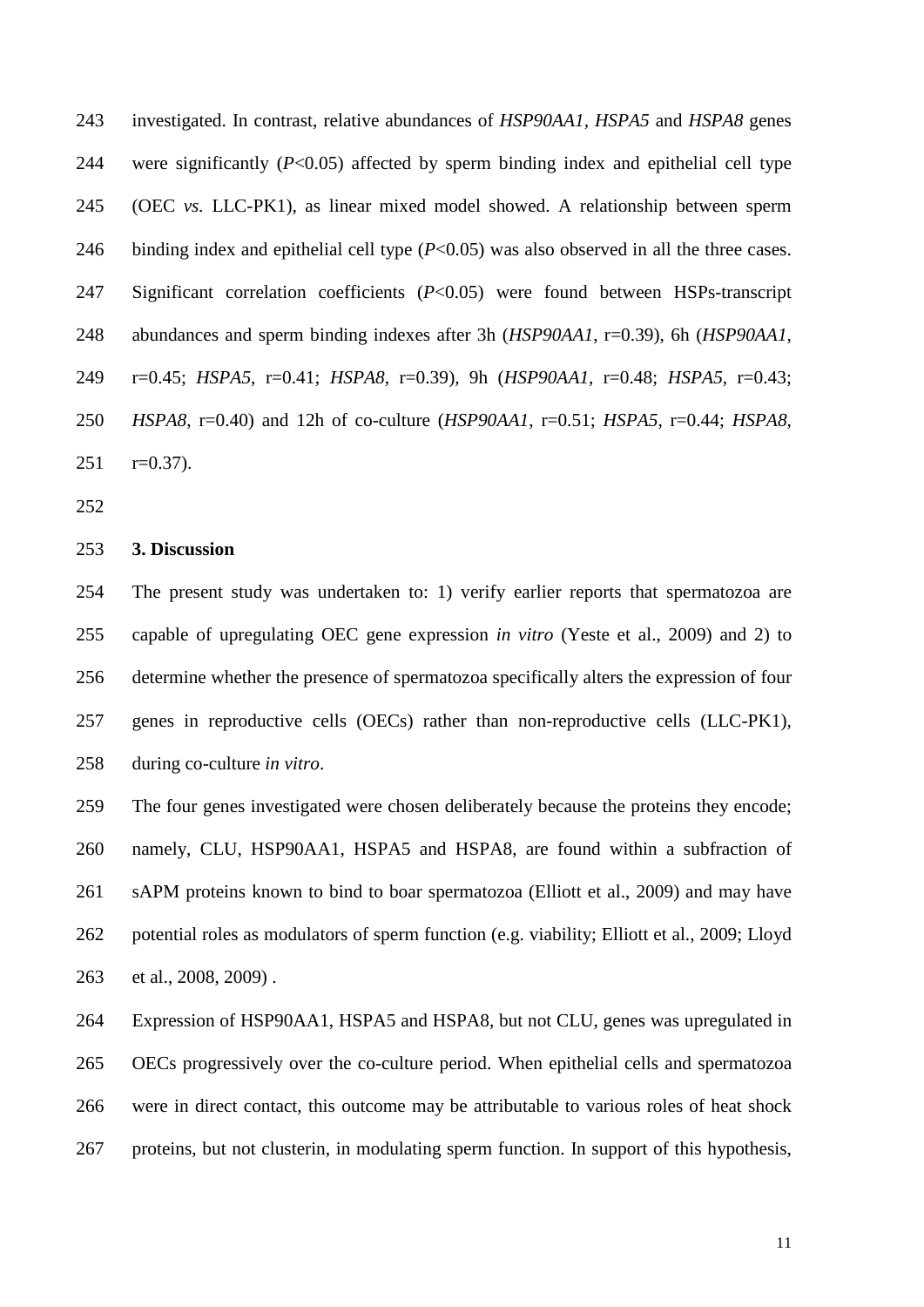there is some evidence suggesting that both HSP90AA1 (Ecroyd et al., 2003; Hou et al., 2008) and HSPA5 are involved with the modulation of sperm capacitation (Lachance et al., 2007). In addition, HSPA5 also modulates sperm-ZP binding (Marín-Briggiler et al., 2010), whereas HSPA8 appears to be involved with maintaining sperm viability and has the ability to repair the sperm membrane damage through an increase of plasmalemma fluidity (Elliott et al., 2009; Lloyd et al., 2009; Moein-Vaziri et al., 2014). The observation that individuals HSPs may not modulate sperm function in exactly the same way might explain why *HSP90AA1* and *HSPA5* were upregulated in OECs earlier than *HSPA8* in the co-culture period with spermatozoa.

 In contrast to the sperm-OEC co-cultures, the upregulation of *HSP90AA1, HSPA5* and *HSPA8* gene expression in sperm-LLC-PK1 co-cultures was slower, reaching significantly elevated levels later than OEC and when spermatozoa were directly bound to the epithelial cells. Our own previous results show that spermatozoa that bind to OEC remain viable for longer than those which bind to non-reproductive epithelial cell types (Lloyd et al., 2008; Yeste et al., 2009). The ability of OECs to upregulate *HSP90AA1, HSPA5* and *HSPA8* gene expression more rapidly than LLC-PK1 in response to the presence of spermatozoa might explain the differential ability of the two epithelial cell types to support sperm survival. In addition, the sperm viability was better maintained when spermatozoa were co-cultured with LLC-PK1 without inserts than when they were incubated in the presence of membrane inserts. This finding, which again matches with our own previous reports (Fazeli et al., 1999; Green et al., 2001; Yeste et al., 2009; Yeste et al., 2012), indicates that the non-specific induction of HSPs expression in LLC- PK1, observed at a lower extent than OEC, could be related with the observed prolonging-effect on sperm viability.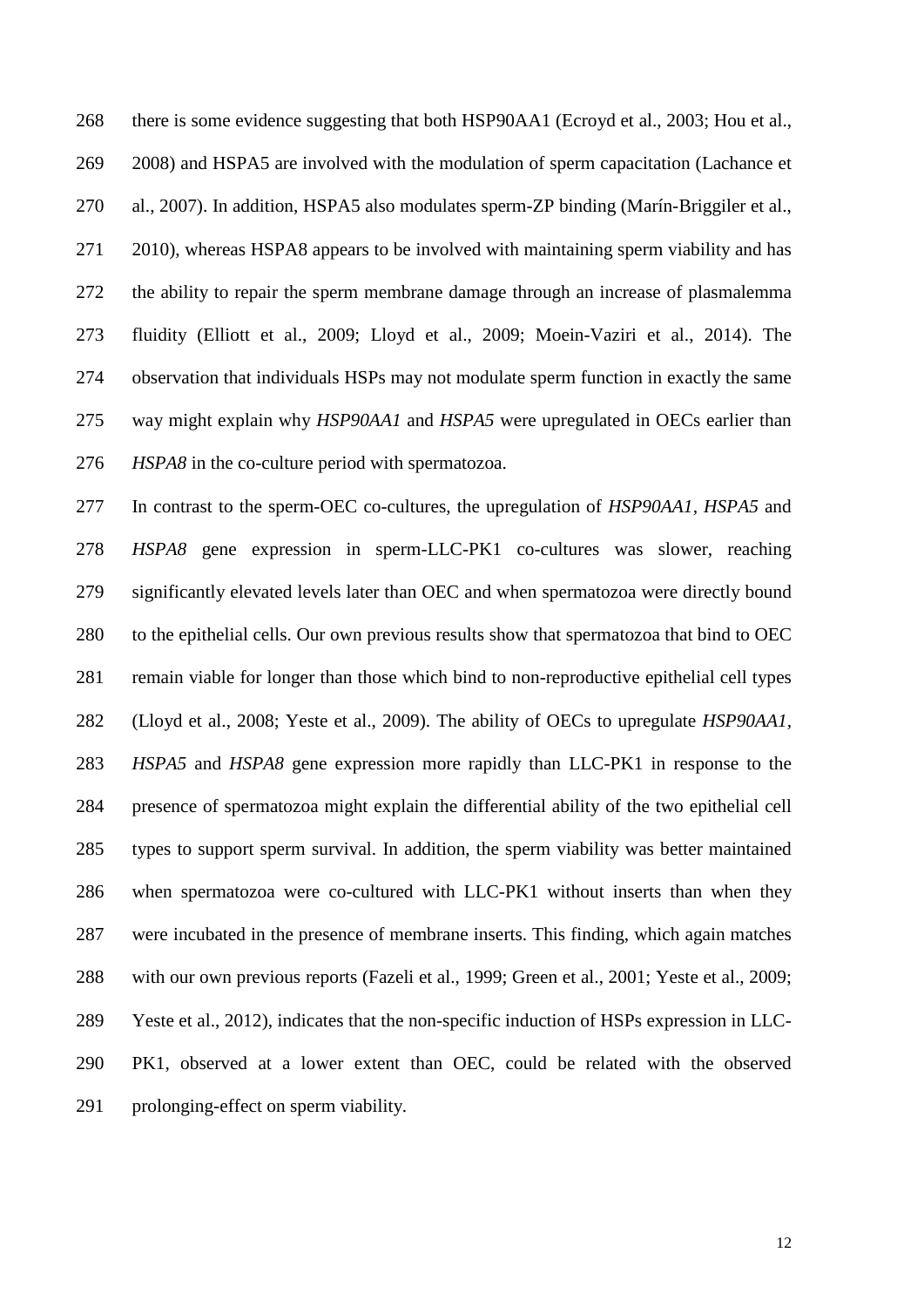On the other hand, the lack of differences in gene expression between follicular and luteal OECs probably explains why previous investigators found that OEC (Suárez et al., 1991; Fazeli et al., 1999; Petrunkina et al., 2001) and APM (Fazeli et al., 2003) derived from sows in different phases of the reproductive cycle support sperm viability equivalently *in vitro*. However, it is not clear whether the lack of the differences between the follicular and luteal stages is due to the nature of oviduct epithelium in respect of the endometrium, or is the result of the cell dedifferentiation and manipulation during in vitro culturing, since this has been documented in other reports about in vitro culture of cells from reproductive origin (Bassols et al., 2004; 2007). Apart from this, specific environmental conditions, as heat stress, have been found to upregulate *HSP90AA1* expression in bovine OEC (Kobayashi et al., 2013).

 In the present study, we did not investigate the effects of other biological (e.g. oocytes, embryos, bacteria, etc) or non-biological (e.g. glass-beads) entities on chaperone/HSP gene expression by OEC. Notwithstanding, existing evidence suggests that OEC do respond to the presence of both spermatozoa and oocytes, by altering the abundance of the proteins they secrete, although the exact alterations are cell-type-specific (Georgiou et al., 2005; 2007; Kodithuwakku et al., 2007; Aldarmahi et al., 2012; 2014). The observation in the present paper, which shows that HSP gene expression is only markedly upregulated when spermatozoa are in direct contact with OEC rather than when they are kept separate using diffusible membrane inserts, tends to support this view. We thus propose, in agreement with other studies (Aldarmahi et al., 2012; 2014) that when spermatozoa bind directly to OEC in co-culture a specific signal transduction pathway within the OEC is activated which then results in the upregulation of HSP gene expression. HSPs synthesised *de novo* in response to sperm appear to translocate from within OEC to the oviductal lumen (Georgiou et al., 2007), and interact directly with the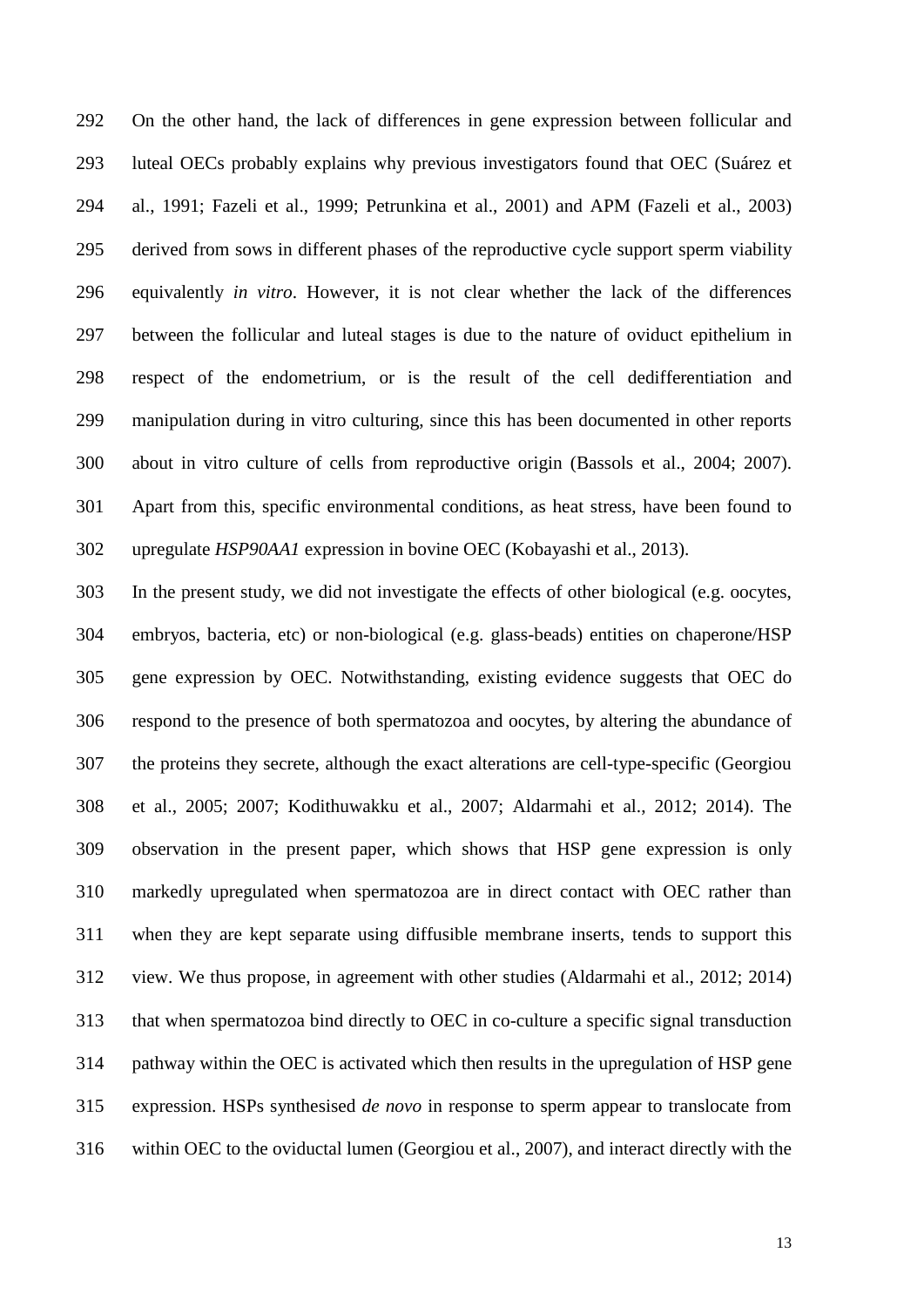sperm membrane, probably through cholesterol molecules and/or lipid rafts that are present/accessible in uncapacitated but not in capacitated spermatozoa (Moein-Vaziri et al., 2014). Interestingly, the importance of direct contact between OEC and spermatozoa has been highlighted previously in the bovine, where indirect contact stimulated only a fraction of the protein production changes observed when spermatozoa and OEC were in direct contact (Ellington et al., 1993). It remains to be investigated whether the protein abundances of the selected genes investigated mirror the mRNA abundances observed in the present study, although this possibility seems likely (Georgiou et al., 2007). Should this be the case, additional work would be required to elucidate whether such proteins are destined for the OEC surface (Sostaric et al., 2006) or secretion (Georgiou et al., 2005; 2007).

 Previous reports have already determined that cells from reproductive origin maintain better sperm function and survival than those from non-reproductive origin (Fazeli et al., 1999; Yeste et al., 2009; 2012), and that direct contact between OEC and sperm is needed for maintaining sperm survival in vitro. In addition, the selective binding ability previously reported (Yeste et al., 2012) is confirmed by the present work, as we have observed that those sperm populations that remained bound to OEC and LLC-PK1 were viable and morphologically normal. As the sperm binding indexes were higher in OEC than in LLC-PK1 co-cultures, this also confirms the superior ability of the former compared to the latter in maintaining sperm survival of viable and morphologically normal spermatozoa.

 One of the most interesting findings of this study is that not all spermatozoa from all boars had the same ability to bind and therefore alter the expression of HSPs when in direct contact with epithelial cells. It is worth noting that in this work, the sperm binding index and the viability and morphology of sperm populations bound to and unbound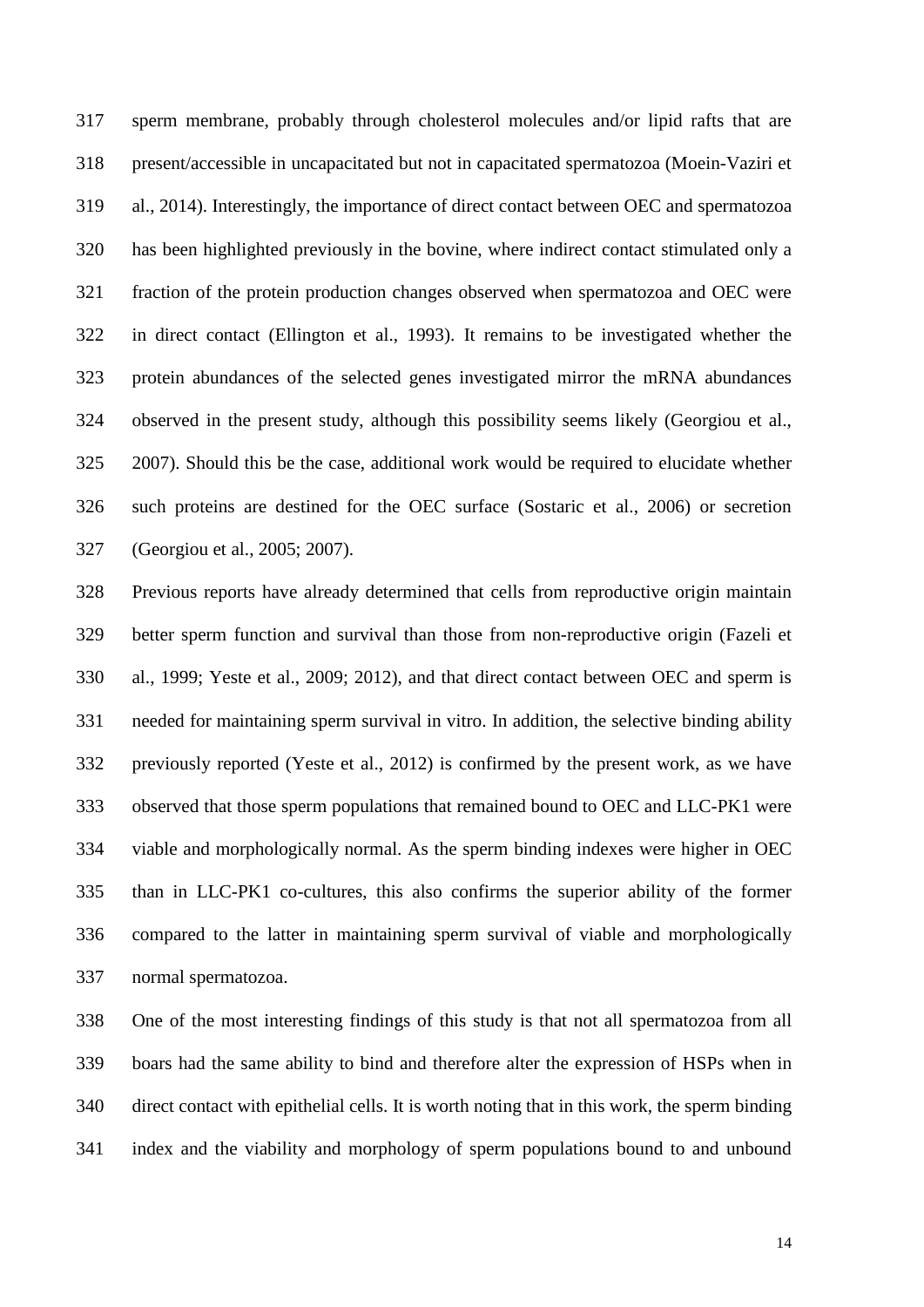from epithelial cells were determined in separate well-plates but using spermatozoa derived from the same ejaculates and OEC/LLC-PK1 monolayers from the same batch.

 From our data, we thus suggest that boar sperm quality from each individual ejaculate contributes to the differences observed in sperm binding and on the sperm ability to alter HSPs expression.

 Previous reports have failed to show differences between breeds in the sperm ability to modulate the expression of different relevant genes (adrenomedullin, HSPA8, and prostaglandin E synthase; Aldarmahi et al., 2012). From our data, it seems that individual rather than breed differences is a factor, as all our boars came from the same breed. This is similar to that observed by others; even though in some cases cryopreserved rather than fresh spermatozoa was used (Waterhouse et al., 2006; Pinart and Puigmulé, 2013). In addition, HSPs expression was found to be correlated and influenced by sperm binding indexes throughout co-culture, thereby indicating that not only direct contact, i.e. without diffusible membrane insert, but also the number of sperm that bind to epithelial cells is relevant when upregulating gene expression. In this context, we should bear in mind that those spermatozoa bound to epithelial cells were mainly viable and morphologically normal. This could partially explain why individual ejaculate differences were seen in the ability to upregulate HSP expression, and would suggest that the initial sperm quality of a given ejaculate may influence the ability of such ejaculates to alter HSPs expression. This hypothesis along with our findings warrants more research on this topic.

 In conclusion, the present study shows for the first time that boar spermatozoa alter the expression of HSP genes directly, quickly and markedly in OEC *in vitro*, and that an individual boar ejaculate effect exists. Our results confirm previous reports assessing protein expression (Ellington et al., 1993) *in vitro*, and lead us to accept that oviductal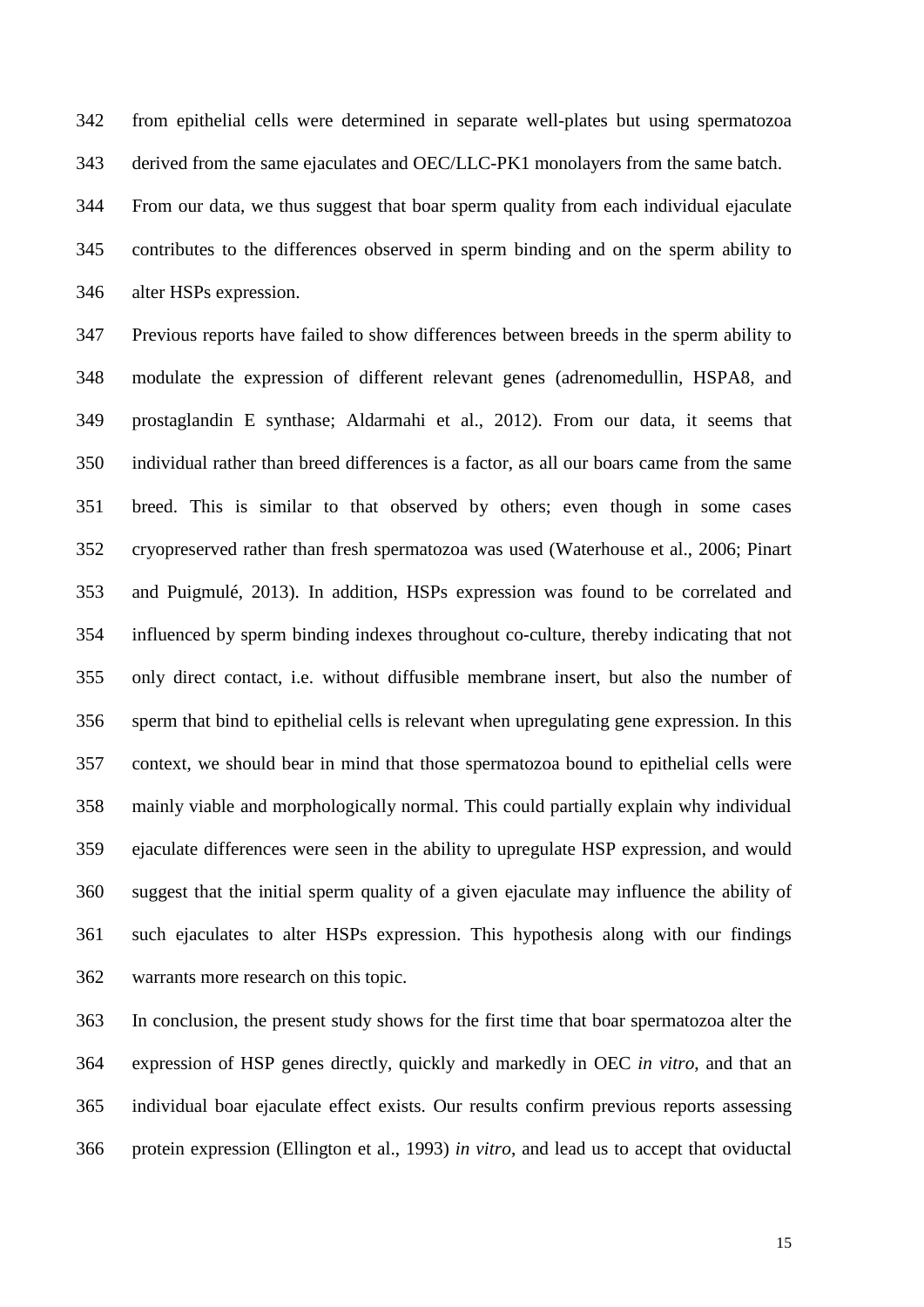monolayers present a useful model for studying sperm physiology within the oviduct, in agreement with Aldarmahi et al. (2012; 2014). However, more research is warranted to evaluate whether the absence of in vivo oviductal milieu (stroma and steroid hormones) has any impact on the ability of OEC to be influenced by sperm presence. Moreover, our findings suggest, once again, that spermatozoa are capable of directly eliciting changes in their own microenvironment upon arrival in the oviduct and that HSP proteins have an important functional role within the oviductal sperm reservoir.

**4. Materials and methods**

# *4.1. Growth medium*

 Oviductal epithelial cells were cultured in medium 199 (TCM199 containing Earle's, 378 L–glutamine (0.1 g/l), and Hepes (25 mM)); Sigma-Aldrich<sup>®</sup>, St. Louis, MO, USA) 379 supplemented with 10% (v/v) heat inactivated foetal calf serum (FCS; Sigma-Aldrich<sup>®</sup>), 1% (v/v) penicillin-streptomycin solution (stock solution: 10,000 units penicillin-G and 381 10 mg streptomycin per ml; Sigma-Aldrich<sup>®</sup> id.: P-4333), and 0.5% (v/v) Fungizone<sup>®</sup> Antimycotic (stock solution: 250 µg of amphotericin B and 205 µg of sodium deoxycholate per mL; Gibco, Invitrogen Corp., UK). The growth medium was stored at 4 ºC and filtered with 0.22 µm filters (Pall-Gelman Laboratory, Ann Arbor, USA) before use.

*4.2. Co-culture medium*

 Oviductal epithelial cell and LLC-PK1 co-culturing was carried out using a modified TALP medium (2 mM CaCl2, 3.1 mM KCl, 0.4 mM MgCl2·6 h2O, 100 mM NaCl, 25

mM NaHCO3, 0.3 mM NaH2PO4·2H2O, 21.6 mM sodium lactate, 10 mM Hepes, 1 mM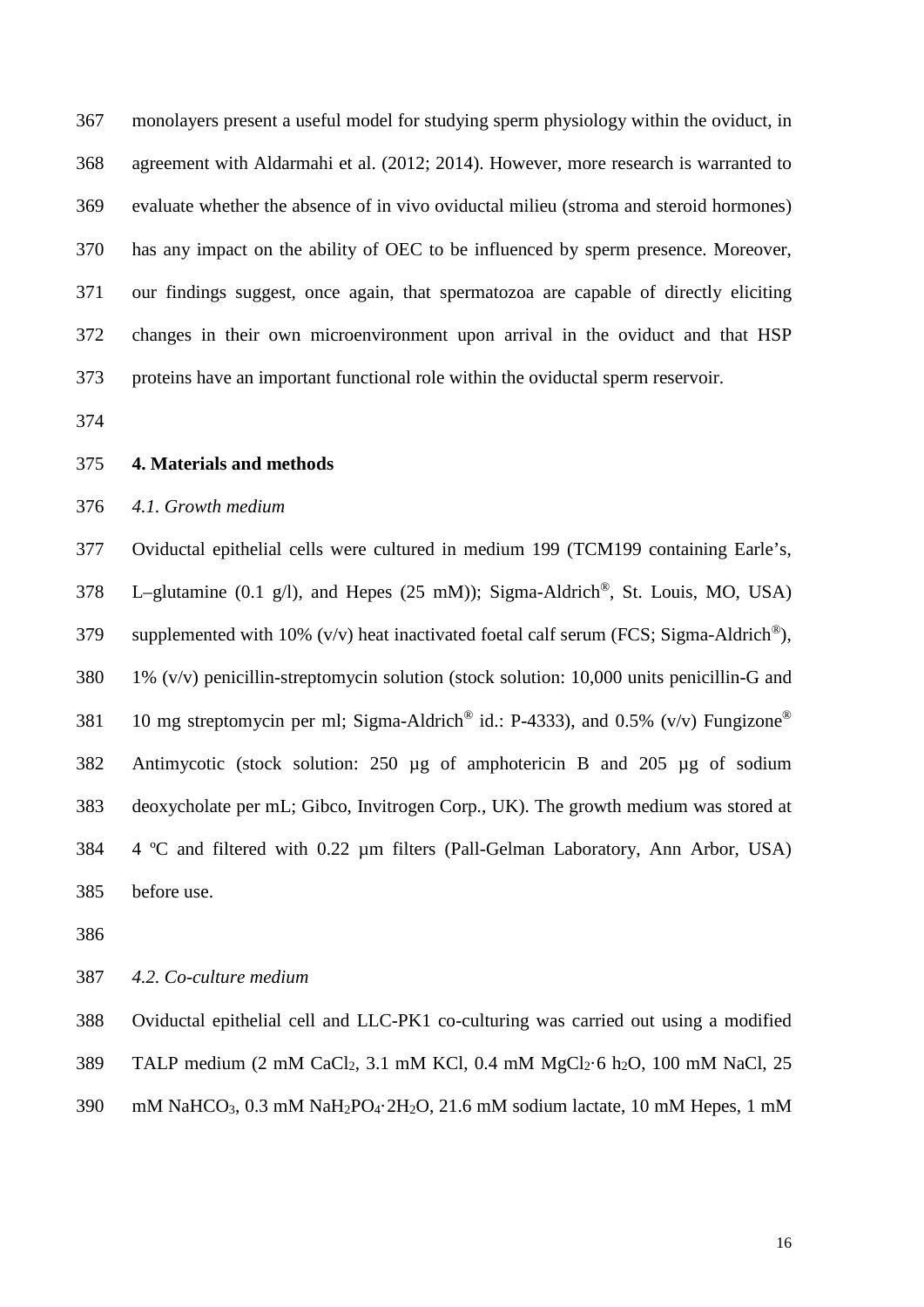391 sodium pyruvate and 6 mg·ml<sup>-1</sup> Bovine serum albumin (BSA; Sigma-Aldrich<sup>®</sup>), pH=7.2; Parrish et al., 1988; Fazeli et al., 1999).

*4.3. OEC culture*

 Oviductal epithelial cells were cultured following the method described by Fazeli and colleagues (1999). Briefly, oviducts with ovaries were collected at a local abattoir from cycling gilts (8-10 months of age), and the follicular phase oviducts separated from the luteal phase oviducts after judging the appearance of the ovaries. They were then washed with PBS (Gibco), stored at 27–30°C and transported within 3 hours *post- mortem* to the laboratory. After that, the oviducts were trimmed, connective tissue removed, and subsequently flushed with PBS lacking calcium and magnesium (PBS – CaCl<sub>2</sub> – MgCl<sub>2</sub>, Gibco). Following this, they were filled with collagenase (Sigma-403 Aldrich<sup>®</sup>) 0.25% (w/v) in Hanks' Balanced Salt Solution (HBSS, Life Technologies, Paisley, UK) on a Petri dish, the extremes closed and they were incubated at 37.5ºC and 5% CO2 for 2 hours.

 The oviducts were then milked and the cells recovered and centrifuged (5 minutes at 100 × g 20 °C) three times. The pellet was resuspended twice with 2 ml of red blood cells 408 lysing buffer (Sigma-Aldrich<sup>®</sup>), and once with HBSS ( $10\times$ ). Finally, the cells were 409 resuspended in growth medium, subsequently seeded at  $10^6$  cells·ml<sup>-1</sup> into flasks, and cultured at 37.5ºC and 5% CO2 until confluence (after approximately 6-7 days). The growth medium was refreshed every 48 hours.

412 When confluence was reached, the cells were washed with pre-warmed  $PBS - CaCl<sub>2</sub> -$  MgCl2 (Gibco) and digested with 3 ml trypsin-EDTA solution (0.5 g porcine trypsin 414 and 0.2 EDTA 4 Na/L; Sigma-Aldrich<sup>®</sup>) per flask at  $37.5^{\circ}$ C and  $5\%$  CO<sub>2</sub> for 30 minutes. Digestion was then stopped by adding 10 ml of supplemented TCM199. The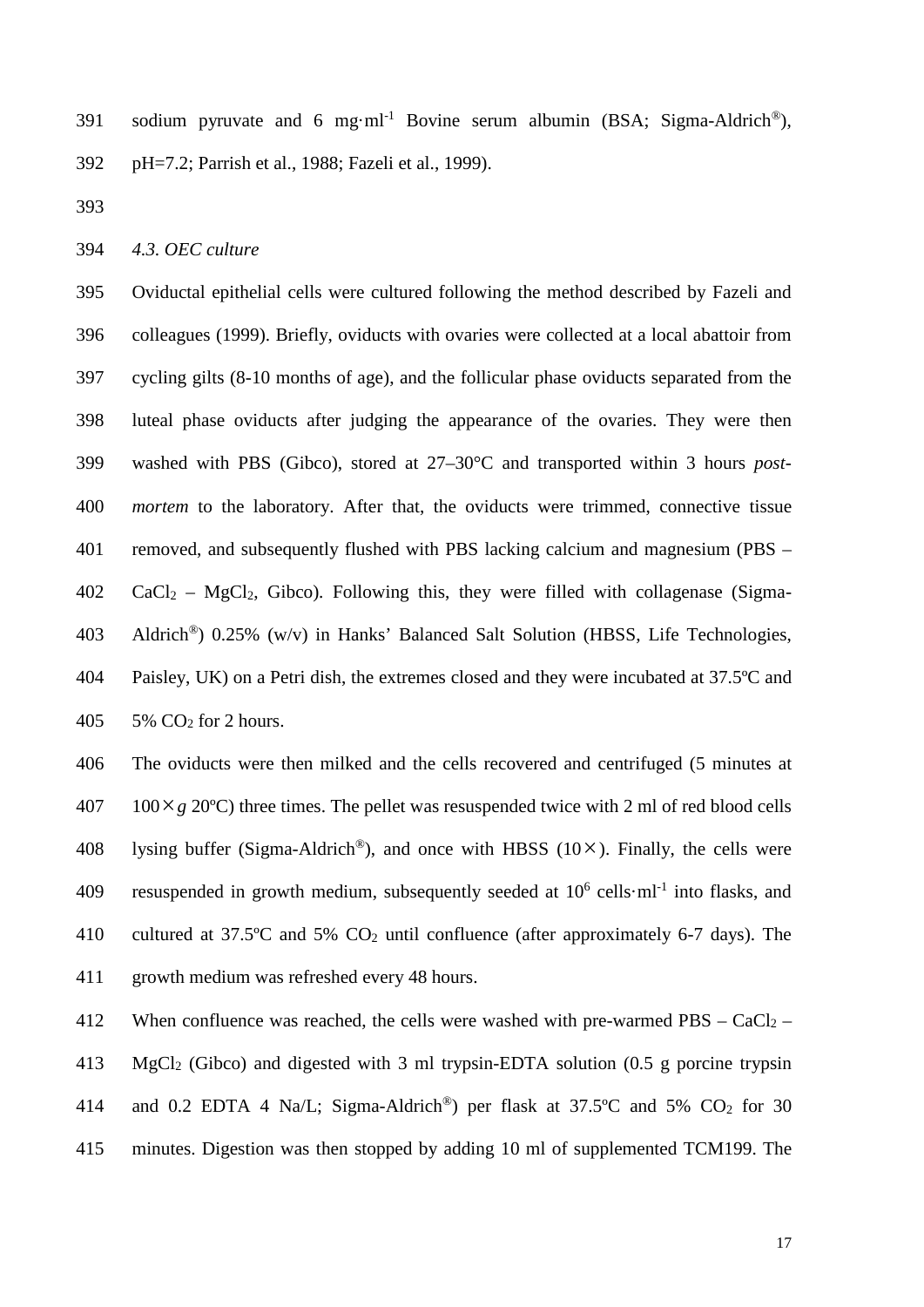416 TCM199 (containing the cells) was centrifuged for 5 minutes at  $100 \times g$  20°C. The pellet was resuspended in one of two ways, either for RNA extraction or cryopreservation, depending on the next objective.

#### *4.4. Verification of epithelial cell nature in OEC cultures*

 Cytokeratins are characteristic protein components of epithelial cells (Dobrinski et al., 1999), so the epithelial cell nature of the OECs was verified by immunocytochemistry using a cytokeratin primary antibody. OECs grown for 20 hours in 24-well culture dishes were fixed at 4ºC in 3% formaldehyde (Merck, Darmstadt, Germany) and 60 mM saccharose (Merck) in 0.1 M PBS (Gibco) for 30 minutes. Next, the cells were washed three times with 10 mM PBS and permeabilised for 10 minutes in a solution of 10 mM PBS containing 0.1% Triton X-100. Following another 10 mM PBS 5-minute wash, the cells were incubated for 10 minutes in a blocking solution (10 mM PBS supplemented with 20 mM glycine (Serva, Innogenetics, Gent, Belgium) and 1% BSA). The cells were then incubated with a mouse monoclonal anti-cytokeratin pan antibody recognizing cytokeratins 4, 5, 6, 8, 10, 13 and 18 (1:20 dilution; Chemicon, Pacisa- Giralt, Barcelona, Spain) for 45 minutes at 37.5ºC. They were then rinsed twice in PBS for 10 minutes and incubated with a rabbit anti-mouse IgG FITC-conjugated secondary antibody (1:50 dilution; Dako Diagnostics S.A., Barcelona, Spain) at 37.5ºC for 30 minutes. After washing twice for 10 minutes in PBS, the nuclei of the cells were 436 counter-stained with 5  $\mu$ M bisbenzimide Hoechst 33258 (Sigma-Aldrich<sup>®</sup>; Sigma code: 861405, empirical formula: C25H24N6O·3HCl·xH2O) for 7 minutes. Finally, the cells 438 were mounted with mounting medium (Sigma-Aldrich<sup>®</sup>, code: M1289; EC Number 245-690-6) containing sodium phosphate and citric acid in glycerol, and observed under a fluorescence microscope (Axio Imager.Z1; Zeiss, Germany). A total of 200 cells were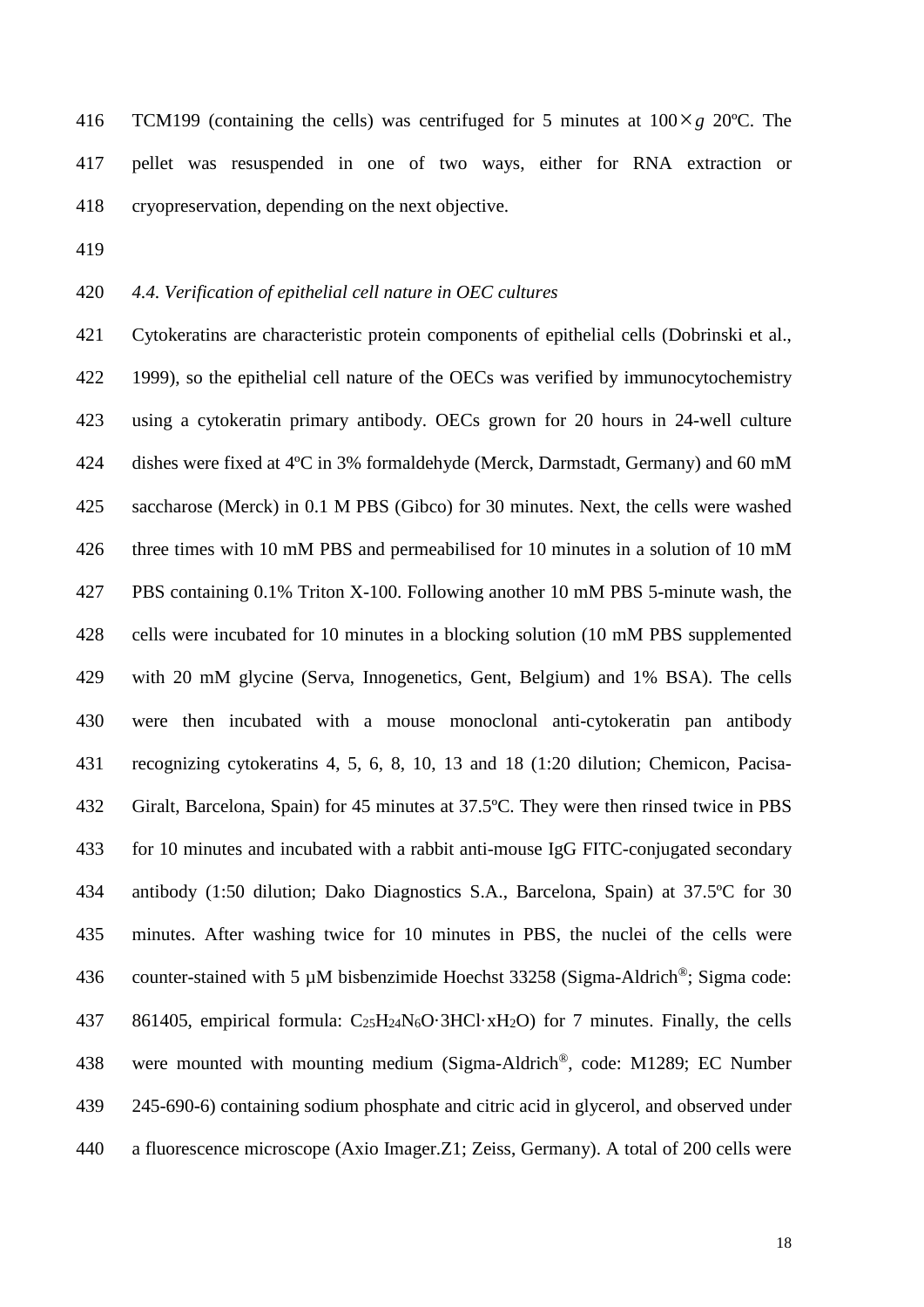counted and classified as either epithelial (positive cytokeratin immunoreactivity) or 442 non-epithelial (cytokeratin immunoreactivity absent).  $95.61\% \pm 1.30$  (mean  $\pm$  SEM) of OECs showed positive cytokeratin immunoreactivity, confirming their epithelial nature. 

# *4.5. OEC cryopreservation and thawing*

446 Following trypsinisation, approximately  $10<sup>6</sup>$  OECs were harvested for cryopreservation in freezing medium that consisted of 10% (dimethyl sulphoxide (DMSO; Sigma-448 Aldrich<sup>®</sup>) in FCS (Sigma-Aldrich<sup>®</sup>). Discarding the supernatant, the cell pellet was resuspended in 1 ml of freezing medium, and transferred to a labelled cryogenic vial (Nalgene, Rochester, MI, USA) before immediate transfer to a -20ºC freezer for 20 minutes and then to another at -80ºC.

452 When needed, the cryovials were taken from the freezer at -80°C and incubated in a water bath for 2 minutes at 37ºC until thawed. The content of the vial was added to a tube containing 10 ml of pre-equilibrated growth medium. Samples were centrifuged at  $100 \times g$  and 20<sup>o</sup>C for 5 minutes and the supernatant discarded. The pellet was resuspended with growth medium and cells seeded into a flask containing 10 ml of growth medium.

# *4.6. LLC-PK1 culture*

 Pig kidney epithelial cells (LLC-PK1; American Tissue Type Culture Collection 461 (ATCC)-LGC Promochem, UK) were seeded into a flask at a concentration of  $10<sup>6</sup>$ 462 cells·mL<sup>-1</sup>. They were cultured in TCM199 (Sigma-Aldrich<sup>®</sup>) supplemented with 3% (v/v) of FCS, 1% (v/v) Penicillin G/Streptomycin and 5% (v/v) Fungizone amphotericin B (Gibco), at 37.5ºC in 100% humidity and 5% CO2, until confluence was reached.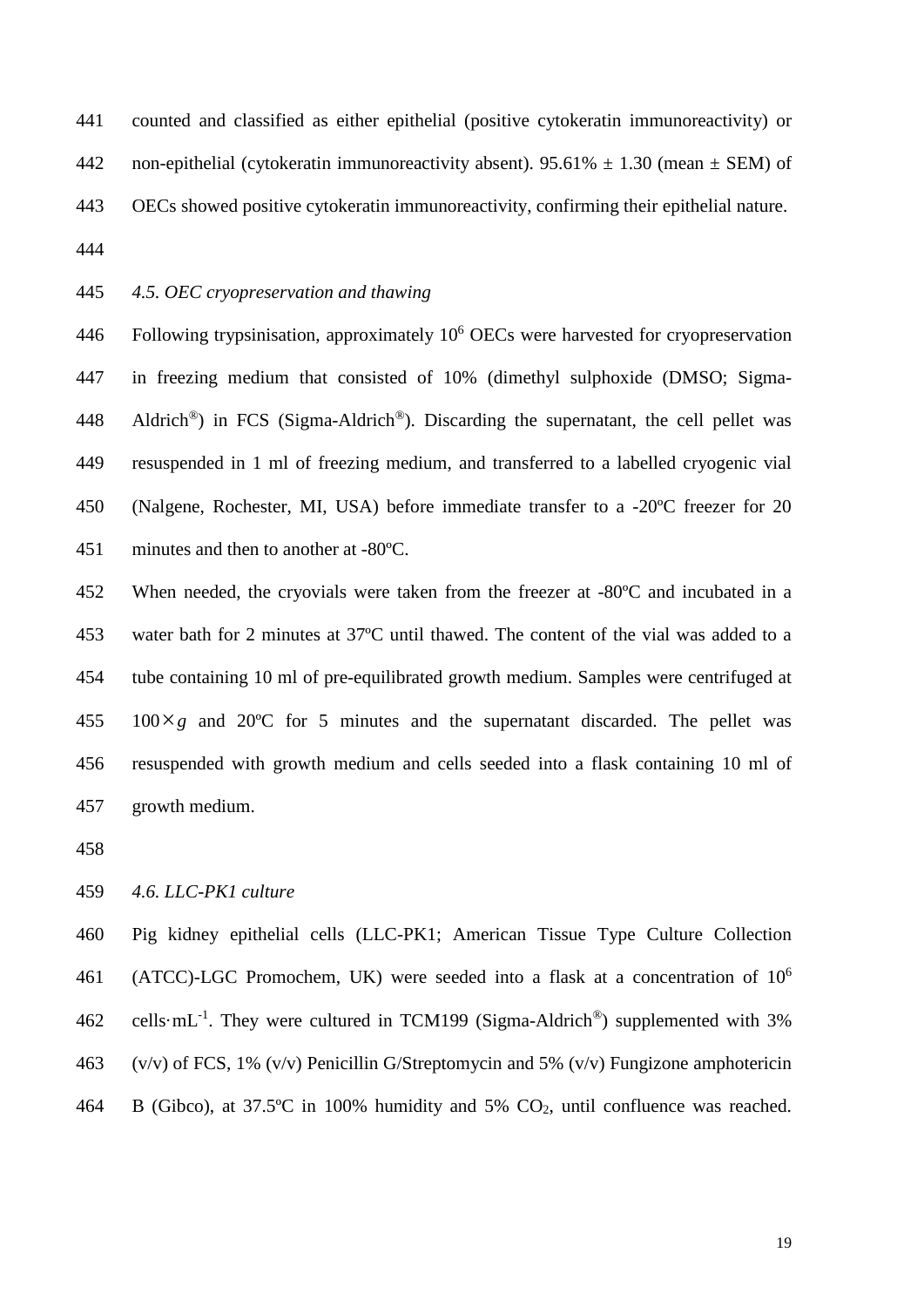Prior to co-culture with spermatozoa, the LLC-PK1 growth medium was replaced with TALP co-culture medium.

# *4.7. Experimental design*

 Figure 8 shows a representative scheme of the experimental design performed in the present work. Confluent monolayers of follicular OEC, luteal OEC and LLC-PK1 were established in 6-well plates, in triplicate. To prevent contaminations, a total of nine plates were set for evaluation at each relevant time point. Three plates contained follicular OEC, three contained luteal OEC and the other three contained LLC-PK1 cultures. For each epithelial cell type (i.e. follicular OEC, luteal OEC or LLC-PK1), two set of plates did not contain a diffusible membrane insert (0.4 µm; Millipore Corp., Spain), while the other set did. The purpose of this insert was to keep the spermatozoa and epithelial cells separate, whilst at the same time allowing the medium between the two cell types to be shared. Two other negative controls were also included in the experiment. One consisted of TALP medium containing spermatozoa but without epithelial cells (OECs or LLC-PK1), while the other consisted of epithelial cells (i.e. OEC follicular, OEC luteal or LLC-PK1) without spermatozoa.

 In all cases, growth media were removed from the confluent monolayers and replaced 483 either with 3 ml of washed spermatozoa (final concentration of  $1.87 \times 10^6$  spermatozoa·ml<sup>-1</sup>) in TALP medium or with TALP medium without spermatozoa (negative controls with cells but without spermatozoa). The co-cultures and negative controls were incubated at 37.5ºC, 100% humidity and 5% CO2. Just before the relevant time points (0, 3, 6, 9, 12 and 24 hours of incubation), the TALP medium was removed from those controls that did not contain spermatozoa and was replaced with 3 ml of 489 spermatozoa (final concentration of  $1.87 \times 10^6$  spermatozoa·ml<sup>-1</sup>) in TALP medium. As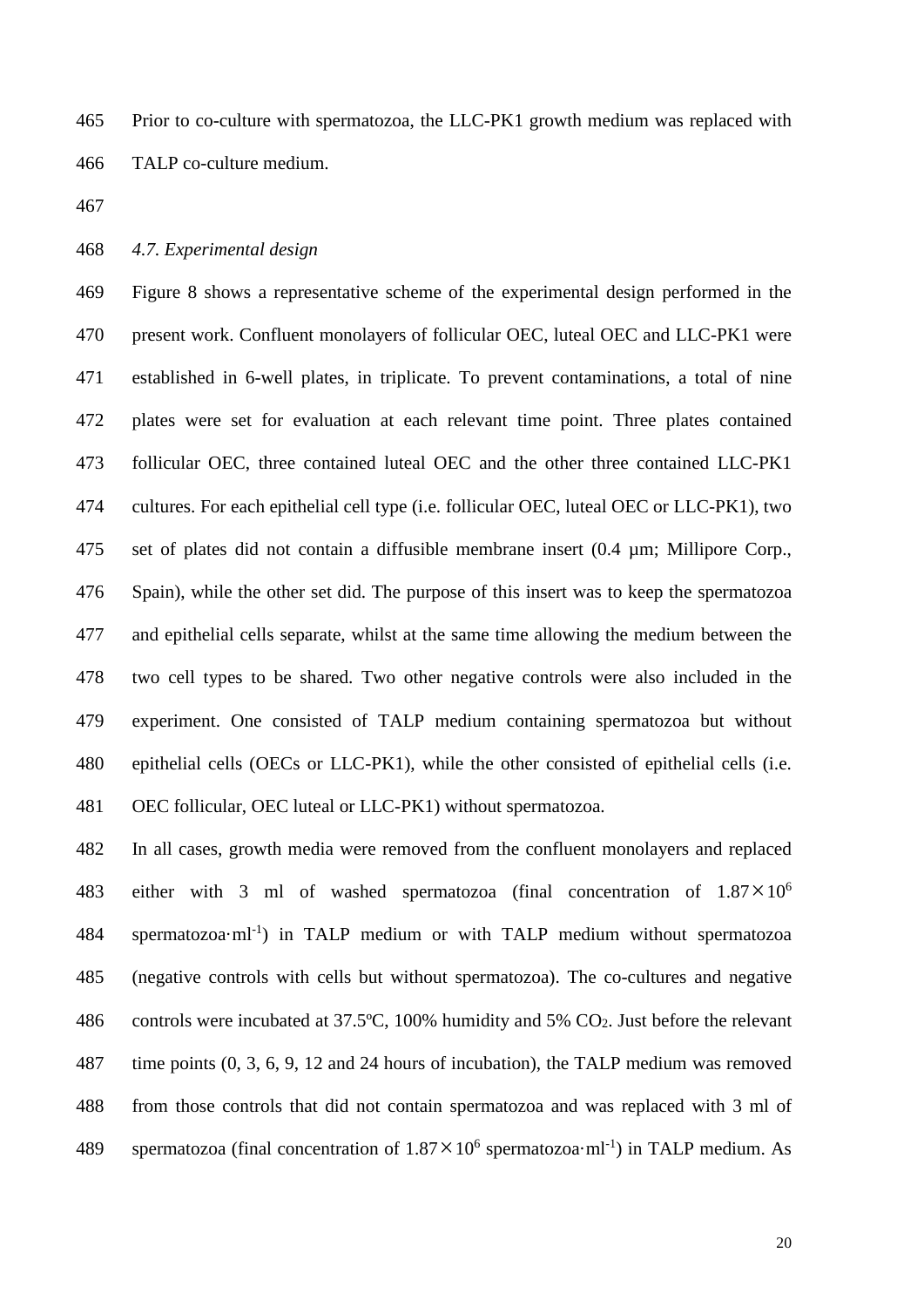there were two 6-well plates without insert per each time point, one was used to evaluate bound and unbound sperm populations to OEC, and the other was used to evaluate gene expression of OEC and LLC-PK1. Those 6-well plates that contained the insert were only used for evaluating gene expression. The TALP medium (containing spermatozoa) was removed from the co-cultures (both containing and not containing the diffusible membrane insert) and from the controls. The monolayers were then either trypsinised for RNA extraction, or used for evaluating bound and unbound sperm populations as described. In the case of trypsinisation for RNA extractions, the expression of *ACTB*, *CLU*, *HSP90AA1*, *HSPA5* and *HSPA8* was determined in both the co-cultures and negative controls using real-time quantitative PCR.

 The experimental design was replicated sixteen times using spermatozoa from sixteen different boars and different vials derived from four different batches of each epithelial cell type (in the case of OECs, each vial contained cells from a mixture of females at the same oviductal cycle stage).

*4.8. Sperm preparation*

 Sixteen ejaculates from 16 healthy and sexually mature Piétrain boars served as biological replicates for all the experiments and were collected using the gloved hand technique. These boars were housed in climatic buildings under stable conditions of relative humidity and controlled temperature. They were fed an adjusted commercial diet twice a day and the rate of semen collection was twice a week. No fertility problems were recorded by the AI station (JSR Healthbred Ltd.; Thorpe Willoughby, Yorkshire, UK).

 After collection, the sperm rich fraction of each ejaculation was filtered through gauze and subsequently diluted 1:9 (v/v) in Beltsville thawing solution (BTS; Johnson et al.,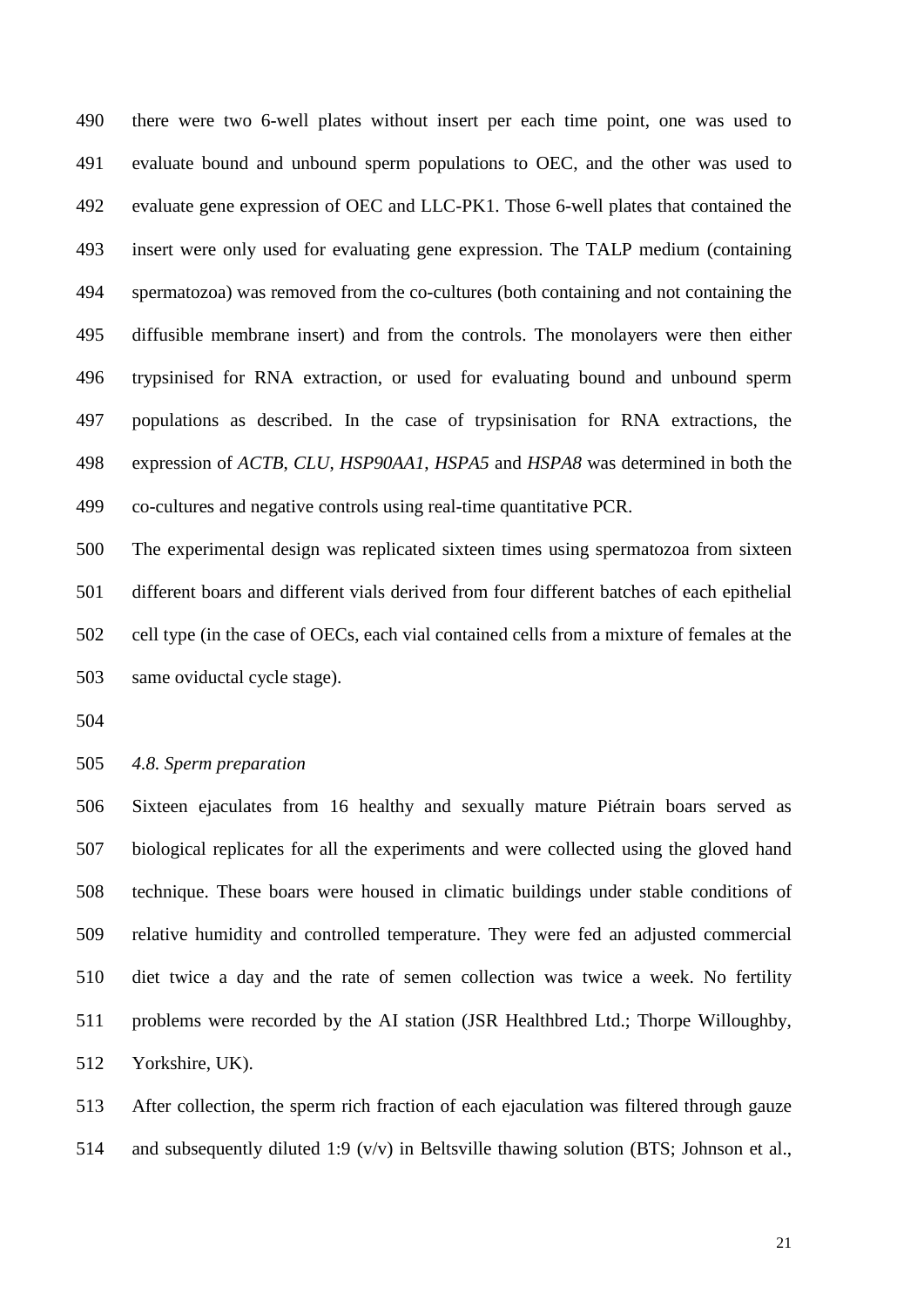1988) and transported to the laboratory by Royal Mail Special Delivery (UK) for arrival the day after semen collection. Upon arrival, sperm viability and morphology of each ejaculate was evaluated following the protocols described in Section 4.11 (% Viable 518 spermatozoa, mean  $\pm$  SEM: 89.7  $\pm$  3.2, % Morphologically normal spermatozoa: 80.1  $\pm$ 519 2.8). Following this, sperm was washed thrice, through centrifugation at  $600 \times g$  and resuspension with PBS, to remove diluent traces. Final resuspension was in TALP medium.

# *4.9. Assessment of cell viability during co-culture*

 Epithelial cell viability was assessed during the entire co-culture period in a separated well that contained the epithelial cells (OEC follicular, OEC luteal, and LLC-PK1) without spermatozoa. Cell viability was evaluated as a percentage of confluence under a phase contrast inverted microscope (Nikon Ti-U Eclipse), as well as using a commercial staining kit purchased from Molecular Probes® (Live/Dead® viability/cytotoxicity kit for mammalian cells), which consisted of a dual staining with calcein acetoxymethyl (Calcein AM, final concentration: 2 μM) and ethidium homodimer-1 (final concentration: 4 μM). Stained cells were monitored using fluorescence and a B2A filter. For each sample, three counts of 100 were carried out, prior to calculating the 533 corresponding mean  $\pm$  standard error of the mean (SEM).

 *4.10. Analysis of viability, morphology and binding index of sperm population bound to epithelial cells*

 At each relevant time point, and in those 6-well plates set up to evaluate unbound and bound sperm populations, TALP medium containing freely swimming spermatozoa (unbound population) was removed and evaluated. Wells were then washed carefully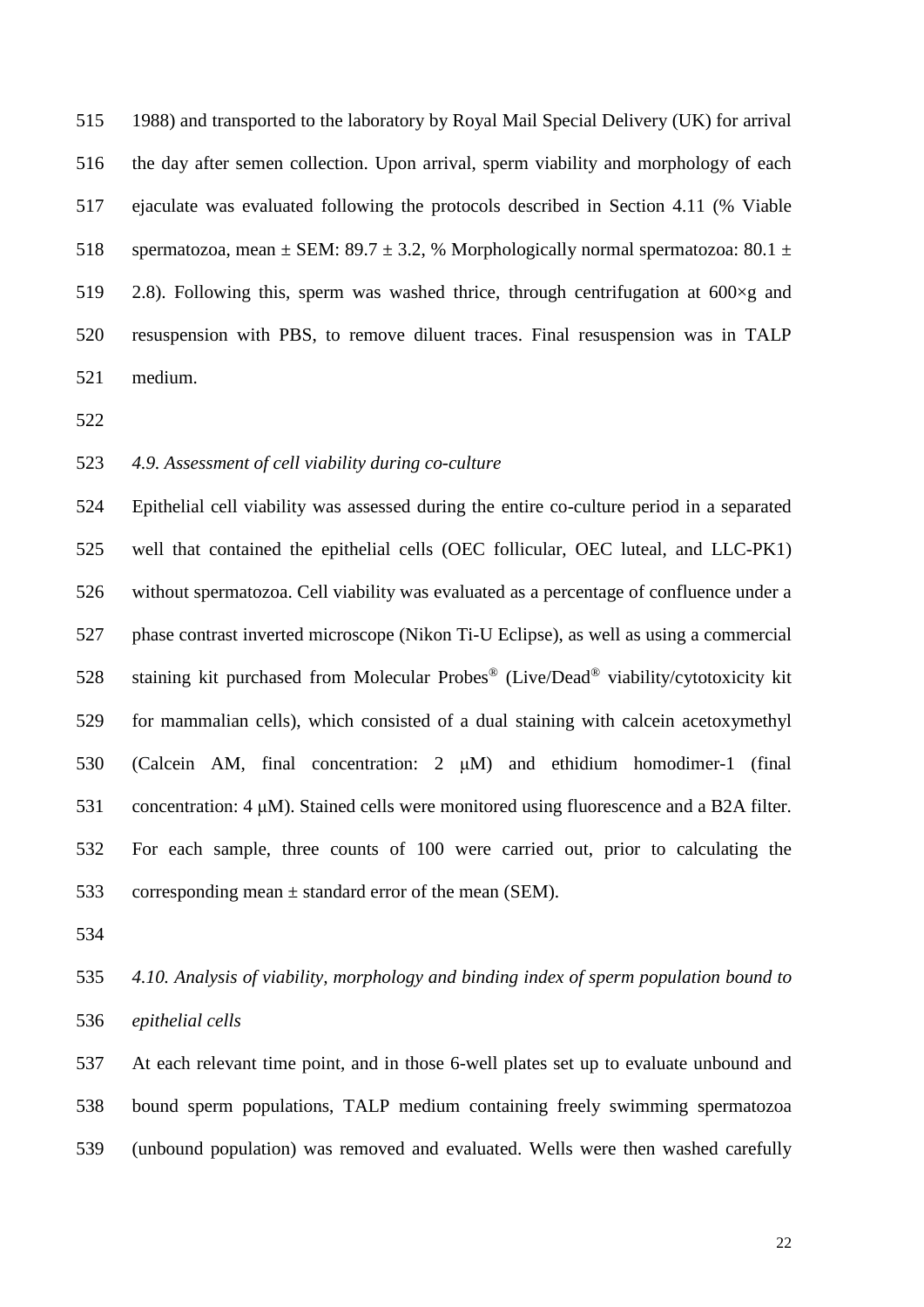with 3 mL PBS to remove any traces of unbound sperm. After washing, 3 mL of fresh TALP medium was added, and three of these wells (bound population) were used to assess the ability of spermatozoa to bind the epithelial cells and the sperm viability, while the other three were used to evaluate the sperm morphology.

 For evaluation of sperm viability and binding indexes in bound population, spermatozoa were stained using a dual-staining procedure with SYBR-14 (Molecular Probes Inc., Eugene, OR) and ethidium homodimer (EthD-1; Molecular Probes Inc.) as described in Fazeli et al. (1999), prior to examination using an inverted microscope (Nikon Eclipse Ti-U) equipped with differential interference contrast (DIC, Nomarski), epifluorescence and phase-contrast. Briefly, 30 µL of a 20 µM SYBR-14 stock solution (final concentration: 200 nM) and 3 µL of a 2.2 mM EthD-1 stock solution (final concentration: 2.2 µM) were added to different three wells, each containing 3 mL of fresh TALP medium. After incubation at 37.5ºC and 5% CO2 for 15 minutes, samples were examined under an inverted epifluorescence microscope (Nikon Eclipse Ti-U) with Nikon S-Plan Fluor ELWD 20x/0.45 and Nikon S-Plan Fluor ELWD 40x/0.60 objective lens. In each of the three wells, one hundred spermatozoa each were counted and classified as viable (green) or non-viable (red), using B2-A (excitation filter: BP 450–490 nm; dichromatic mirror: 505 nm; suppression filter: LP 520 nm) and G2A (excitation filter: BP 510-560 nm; dichromatic mirror: 575 nm; suppression filter: LP 590 nm) filter cubes. The mean and standard error of the mean (SEM) were calculated per plate, each one corresponding to a relevant time and a given epithelial cell type.

 On the other hand, the number of spermatozoa bound to epithelial cells (OEC follicular, OEC luteal, and LLC-PK1) was assessed in the same wells where sperm viability was 563 evaluated, by counting 20 random fields of 0.625 mm of diameter and 0.307 mm<sup>2</sup> of area. A stage micrometer was used to determine the diameter of view field. The sperm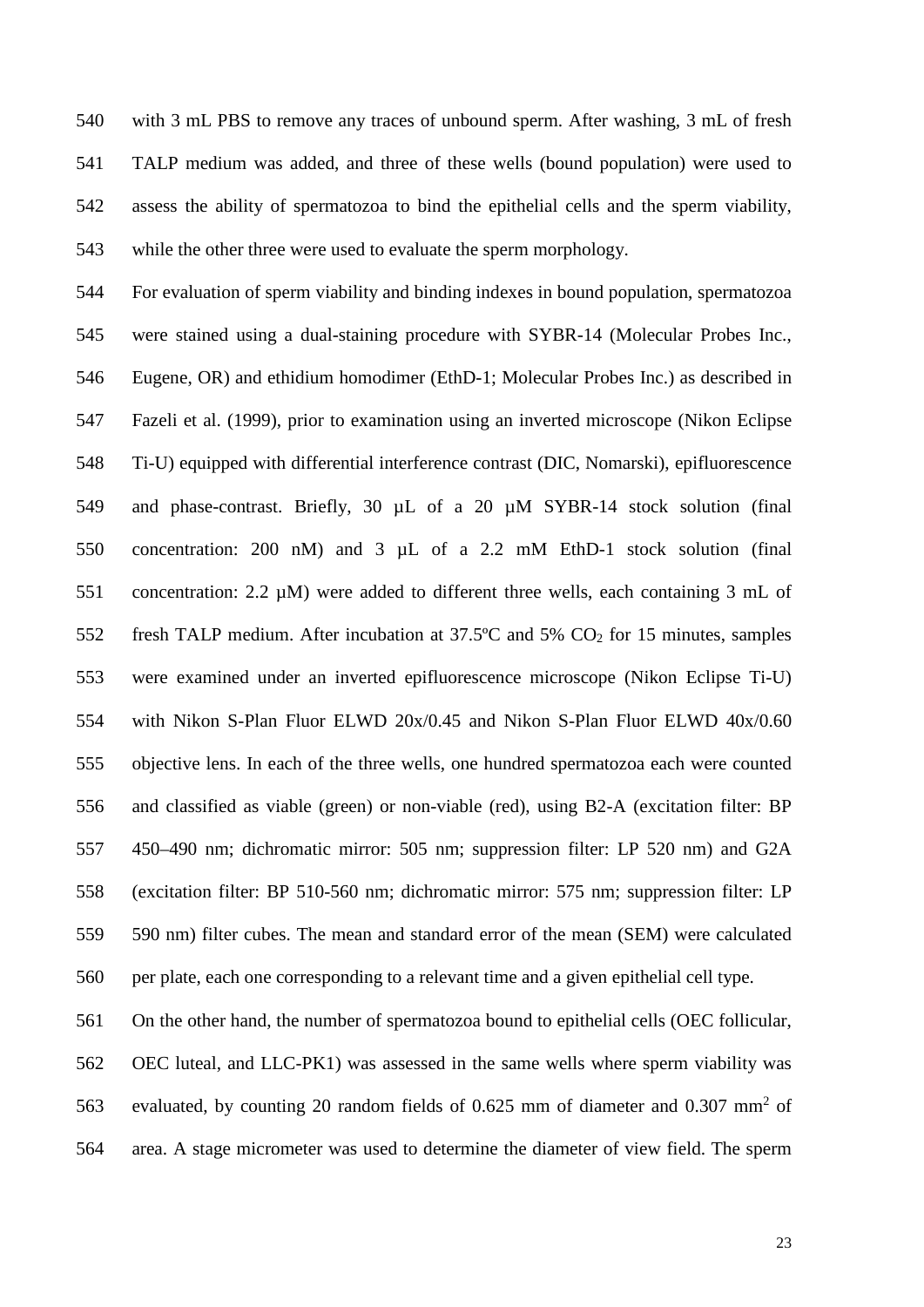binding index was calculated as number of sperm bound to epithelial cells in a 566 monolayer surface of 0.05  $mm<sup>2</sup>$ , as described in Yeste et al. (2012). Three parallel co- cultures (serving as replicates) were performed for each case within each relevant time 568 point, and the means  $\pm$  SEM were calculated.

 In the other three wells, the morphology of the spermatozoa bound to epithelial cells was evaluated using an inverted phase-contrast microscope (Zeiss Axiovert 45) equipped with a warming plate (set at 37.5ºC) and a digital camera (Axiocam ICc1). Sperm morphology was assessed after fixing co-cultures with a 0.1 M PBS solution containing 2% paraformaldehyde for 20 minutes at 4ºC. Next, samples were examined at a magnification of 200x (Zeiss Achrostigmat 20x 0.30 objective lens), and differences between morphologically normal spermatozoa, spermatozoa with proximal and cytoplasmic droplets, and aberrant spermatozoa were noted. Within aberrant spermatozoa, the following distinctions were made: aberrant head morphologies, coiled tails, tails folded at the connecting or intermediate piece, and those tailed at Jensen's ring (Yeste et al., 2008). Fields were randomly selected and 100 spermatozoa were analysed for each well. Only those spermatozoa clearly attached to the epithelial cells 581 were taken into account. Three replicates were done and means  $\pm$  SEM were then calculated.

# *4.11. Analysis of viability and morphology of unbound sperm population*

 Sperm viability, morphology and concentration of unbound spermatozoa that were freely swimming in the co-culture wells, were also evaluated following a similar procedure than that described for bound sperm population with some minor modifications. Again, three wells were used for evaluation of sperm viability, while the other three were utilised for determination of sperm morphology. Although 3 mL of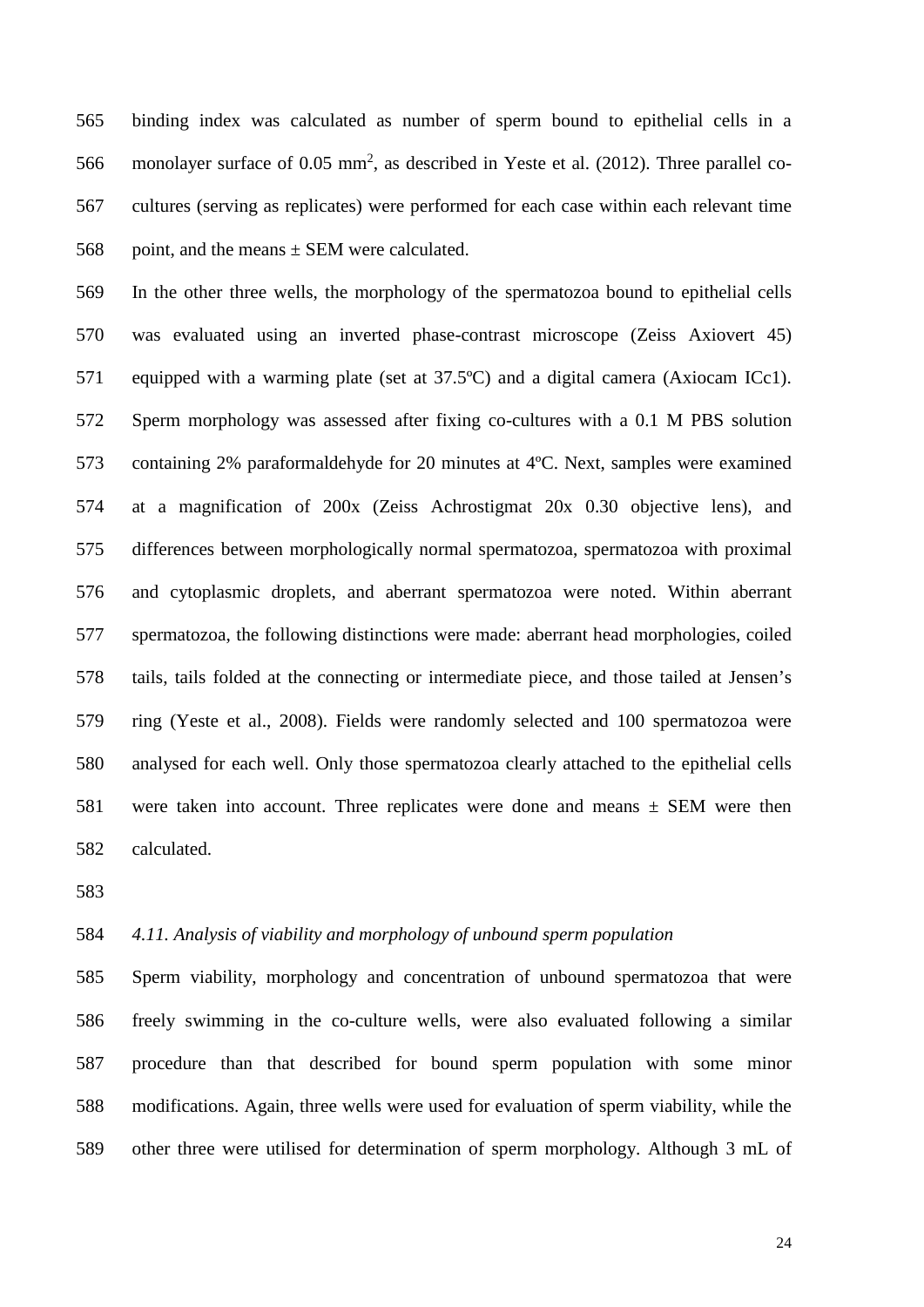TALP medium containing the unbound spermatozoa were taken from all wells, only 1 mL of each was used to evaluate either sperm viability or sperm morphology. In the case of sperm viability, spermatozoa were also stained with SYBR-14 and EthD-1, 593 which is why 10  $\mu$ L of a 20  $\mu$ M SYBR-14 at stock solution and 1  $\mu$ L of a 2.2 mM EthD-1 stock solution were added to 1 mL of TALP medium containing the unbound spermatozoa. Samples were then incubated at 37.5ºC for 15 minutes, prior to examination under a conventional epifluorescence microscope (Leica DMLR-XA; Leica, Germany) with Leica 40X 1.32 HCX PL APO objective lens, and two filter cubes: I3 (excitation filter: BP 450-490 nm; dichromatic mirror: 510 nm; suppression filter: LP 515 nm) for the observation of green (SYBR-14) fluorescence and N2.1 (excitation filter: BP 515-560 nm; dichromatic mirror: 580 nm; suppression filter: LP 590 nm) for the assessment of red (Eth-D1) fluorescence. One hundred spermatozoa were counted per well, and three wells were examined prior to calculating the 603 corresponding means  $\pm$  SEM. The criterion for considering a spermatozoon as viable was the same as that explained for the bound sperm population.

 Sperm concentration and morphology were assessed using a phase contrast microscope (Olympus BX41) at a magnification of 100x (Olympus 10x 0.30 PLAN objective lens, negative phase-contrast field), and using a Makler counting chamber (Sefi-Medical Instruments, Haifa, Israel). A total of three samples, each coming from a different well, 609 were examined, prior to calculating the means  $\pm$  SEM.

 Sperm morphology was evaluated in accordance with the same criteria used for the bound sperm population. Prior to evaluation of their morphology, spermatozoa were fixed with 3% formaldehyde saline solution to immobilise the spermatozoa. Thereafter, 5µL of each sample were subsequently placed on a slide and mounted with a cover slip. Preparations were evaluated at a magnification of 200x (Olympus 20x 0.40 PLAN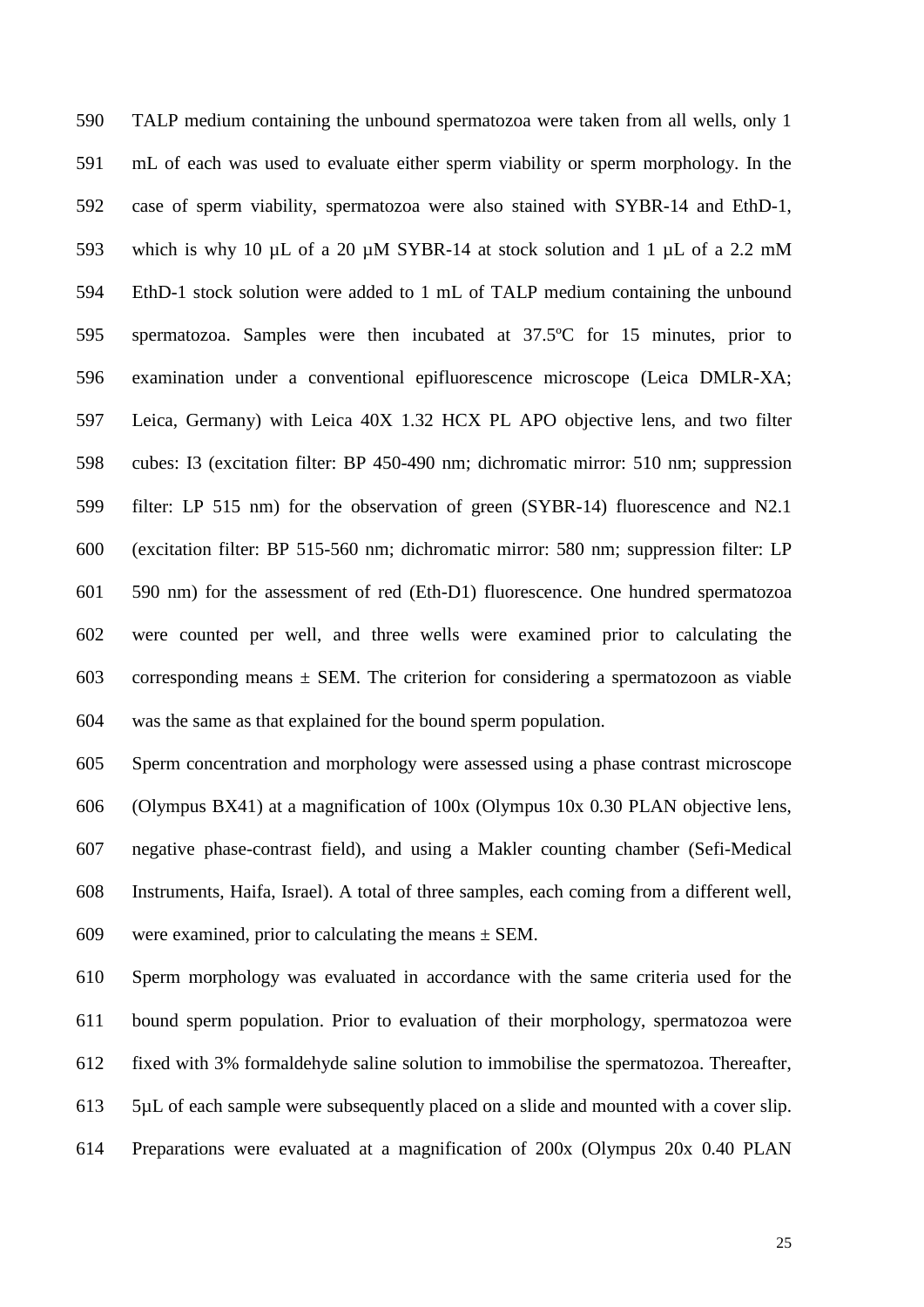- objective lens, positive phase-contrast field) and 100 spermatozoa were analysed in each sample, coming from a different well. Three individual samples (technical triplicates) 617 were examined, and the corresponding means  $\pm$  SEM were then calculated.
- 
- *4.12. RNA extraction and quantification*

620 The extraction of total RNA from cells was carried out using an RNA que ous<sup>®</sup>-4PCR kit (DNA-free RNA isolation for RT-PCR) (Ambion Inc., Austin, TX, USA), following the manufacturer's instructions. After extraction, the RNA was incubated with DNaseI to ensure the removal of contaminating DNA and subsequently the amount of RNA and its purity was determined by spectroscopy (GENESYS™ 10 UV/Vis Spectrophotometer, Thermo Spectronics, UK) at wavelengths of 260 nm and 280 nm. The purity of the RNA was estimated by taking the quotient of the absorptions at 260 nm and 280 nm (Abs260/Abs280) and the extracted RNA was only used when this ratio was higher than 1.8 and the absorbance reading was higher than 0.15.

- 
- *4.13. Reverse transcription – conventional polymerase chain reaction (RT-PCR)*

 RNA extracted from the cells was reverse transcribed to produce cDNA using the Reverse Transcription System kit (Promega, Madison, USA), according to the manufacturer's instructions. Briefly, each reaction contained 800 ng RNA, 4 µl MgCl2, 2 µl buffer, 2 µl dNTPs, 0.5 µl RNase inhibitor, 0.5 µl OligodT and 0.6 µl of Reverse Transcriptase enzyme and made up to a total volume of 20 µl using nuclease-free water (Promega UK, Southampton, UK). Additionally, parallel reactions containing all the components above with the exception of the enzyme (no enzyme control) were set up to screen each RNA sample for the presence of contaminating DNA. When any no enzyme control was found positive, RT products were discarded and not analysed further.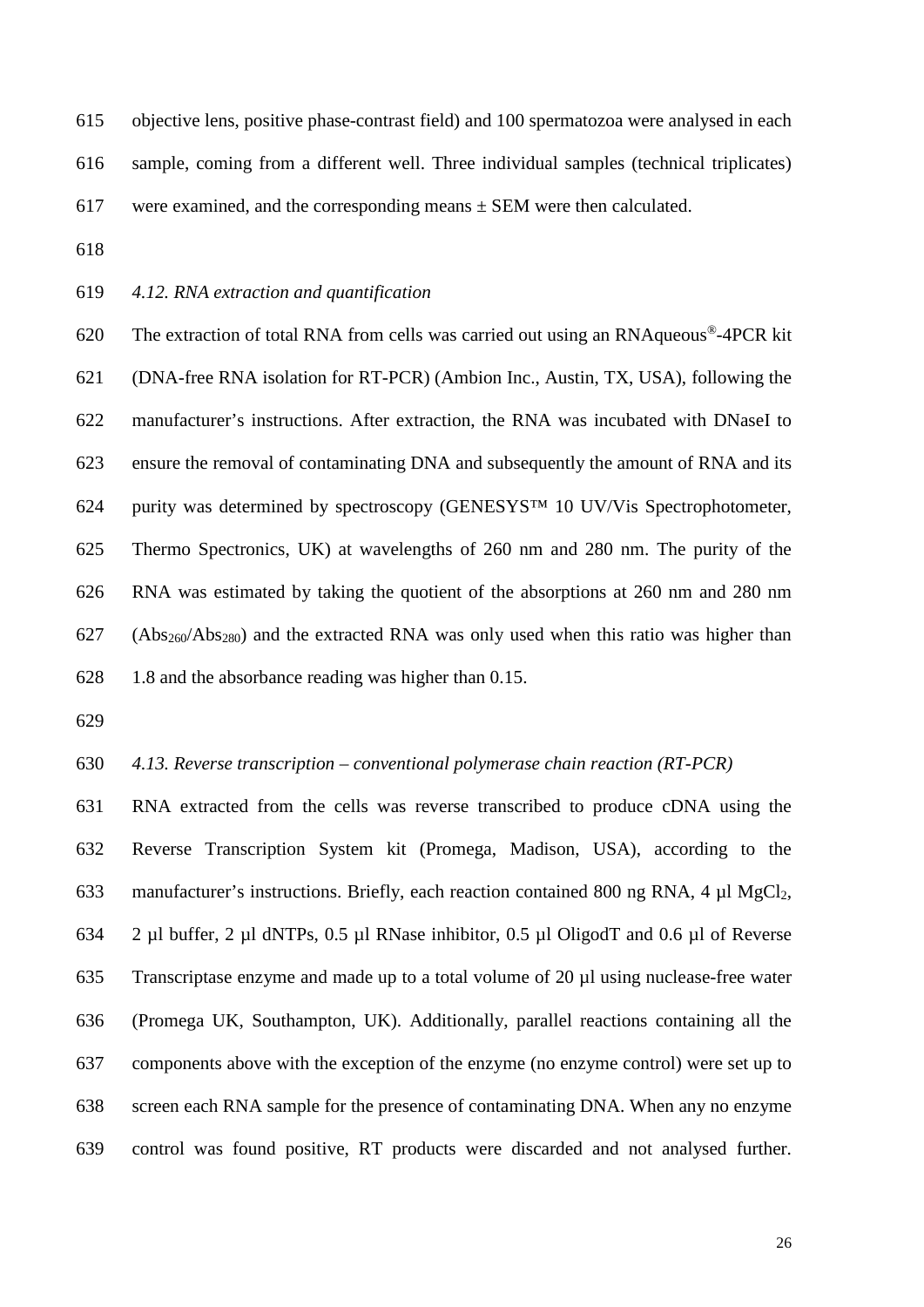Furthermore, a reaction containing all the reagents above but no RNA (no template control) was set up to screen the RT reagents for contaminants. The reactions were 642 carried out at 42 $^{\circ}$ C for 2 h using a GeneAmp<sup>®</sup> PCR system 9700 (Applied Biosystems, Foster City, CA, USA). The resulting cDNA was then diluted 1:5 in sterile nuclease-644 free water (Promega) and stored at  $-20^{\circ}$ C until use.

 To design the primers for PCR, coding DNA sequences (CDS) for pigs (*Sus scrofa)*, sheep (*Ovis aries*), rats (*Rattus norvegicus*), mice (*Mus musculus*), cattle (*Bos taurus*) and humans (*Homo sapiens*) for each of the four selected genes and β-actin (*ACTB*) were obtained from Genbank (Entrez Nucleotide database; [http://www.ncbi.nlm.nih.gov/entrez/query.fcgi\)](http://www.ncbi.nlm.nih.gov/entrez/query.fcgi) where possible and aligned using ClustalW software [\(http://www.ebi.ac.uk/clustalw.htm\)](http://www.ebi.ac.uk/clustalw.htm) to identify the regions of the CDS that were conserved across species. These conserved CDS regions were then used to design two primers for each of the selected genes (one forward and one reverse). The specificity of each primer to its target gene was then verified using a BLAST search [\(http://blast.ncbi.nlm.nih.gov/Blast.cgi\)](http://blast.ncbi.nlm.nih.gov/Blast.cgi) prior to purchase from MWG Biotech AG 655 (UK). All primers were diluted to 50 pmol· $\mu$ l<sup>-1</sup> before being used. The sequences, the expected product sizes for each primer pair and the accession numbers of CDS used to design the primers are summarized in Table 1.

 In preliminary experiments, expression of *ACTB*, *CLU*, *HSP90AA1*, *HSPA5* and *HSPA8* was examined and sequenced by conventional RT-PCR, to confirm the expected amplicon sizes and annealing temperature (60ºC) of primers. With this purpose, RT-661 PCR was performed on each cDNA sample using a GeneAmp® PCR system 9700 (Applied Biosystems, Foster City, CA, USA). Each reaction contained: 200 ng cDNA, 5 µl 1X PCR buffer, 2.5 mM MgCl2, 0.8 mM dNTPs, 500 nM of each forward and reverse primer (see Table 1 for details) and 0.5 U BioTAQ DNA polymerase. All these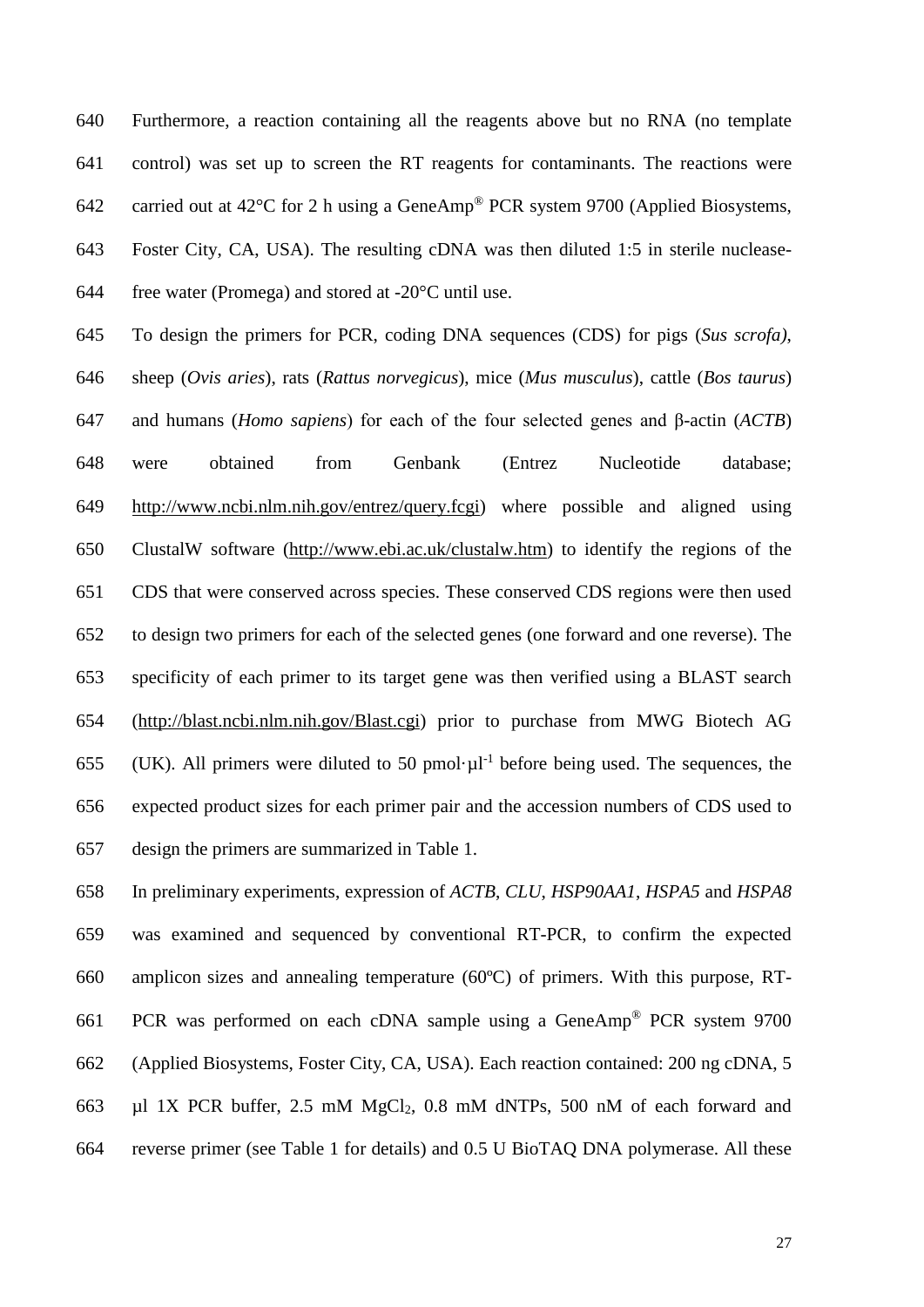665 reagents, except for the primers, were provided by Bioline<sup>®</sup> (London, UK). Each reaction was made up to a total volume of 50 µl using sterile nuclease-free water. Furthermore, a reaction containing all the reagents above but no cDNA (no template control) was set up to screen the PCR reagents for contaminants. Each reaction had an initial denaturation step of 95ºC for 5 minutes, followed by the optimal number of cycles determined separately for each primer pair of: denaturation at 94°C for 30 sec, 60ºC for 30 sec and elongation at 72°C for 30 sec. Each reaction also had a final elongation step of 72ºC for 7 minutes. The optimal number of cycles was determined separately for each primer pair using saturation curves, to ensure the end-point analysis (i.e. the densiometric analysis) of RT-PCR products was conducted during the 675 exponential phase of the PCR cycle. RT-PCR products were separated using  $2\%$  (w/v) 676 agarose gel (Bioline, London, UK) electrophoresis. Gels were stained with 0.6  $\mu$ g ml<sup>-1</sup> ethidium bromide in 1× TAE (TrisAcetat-EDTA; 90 mM Tris, 90 mM acetate, 2 mM EDTA) and RT-PCR products were visualised using UV light (SynGene Gene Genius system, Synoptics Ltd., Cambridge, UK).

 Finally, the identity of the RT-PCR products generated was confirmed via DNA sequencing and BLAST search. Briefly, the RT-PCR products were purified using the 682 OIAquick<sup>®</sup> PCR purification kit (Oiagen Ltd., Crawley, UK), according to the manufacturer's instructions. The purified RT-PCR products were then sequenced using 684 the same forward and reverse primers  $(0.8 \text{ pmol·}\mu l^{-1})$  used in the PCR, the ABI 685 BigDye<sup>®</sup> Terminator cycle sequencing kit v3.1 (Applied Biosystems, Warrington, 686 Cheshire, UK) and the Abi Prism® 3100-Avant Genetic Analyser (Applied Biosystems).

*4.14. Real Time Polymerase Chain Reaction (qPCR)*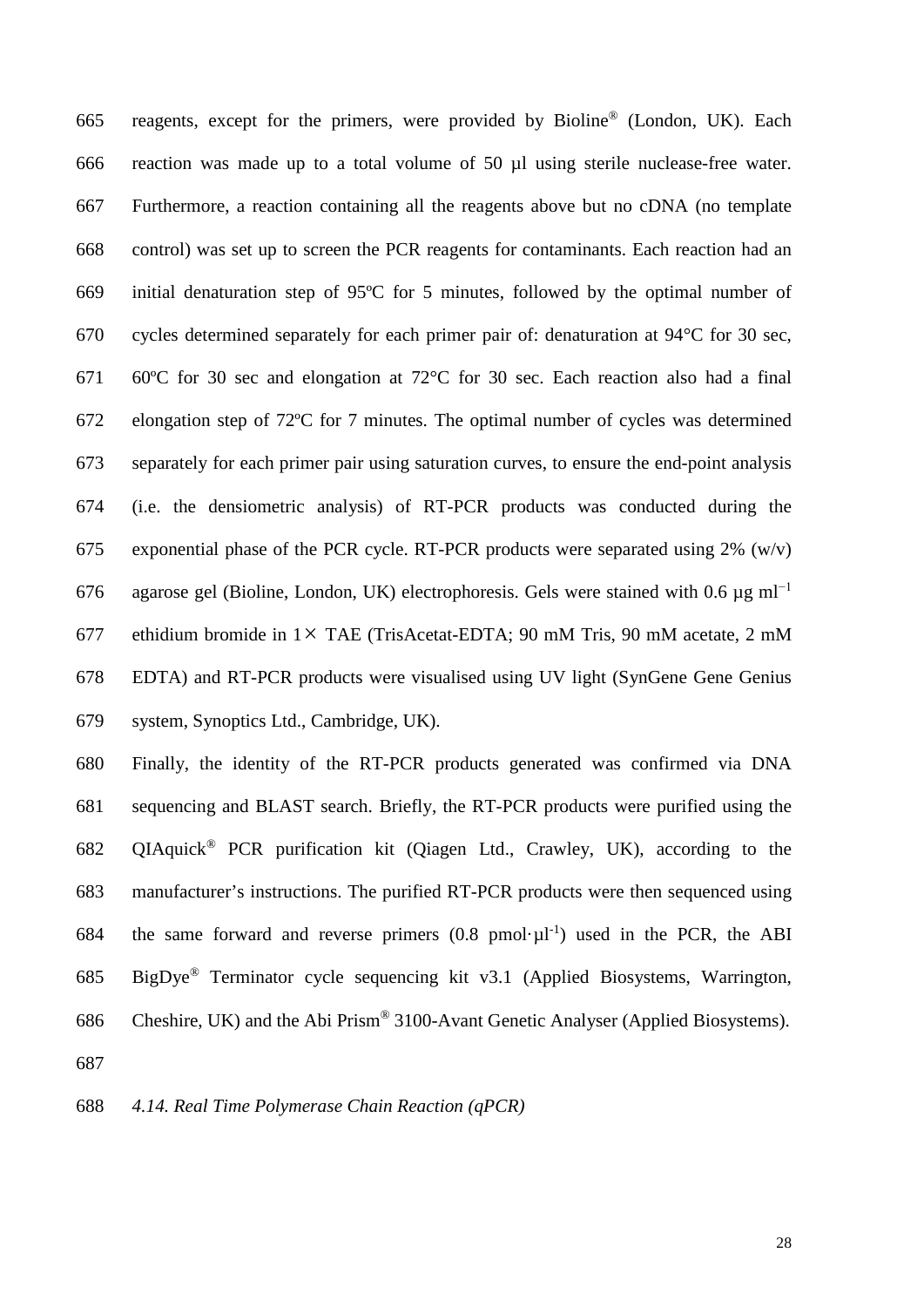Quantitative PCR was performed on each cDNA sample using a 7500 Real Time PCR 690 system® (Applied Biosystems, Foster City, California, USA) and Power SYBR® Green PCR Master Mix (Applied Biosystems) for the detection of qPCR products. After optimising primer concentrations for two-step RT-qPCR, following the standard protocol recommended by the manufacturer, PCR reactions were run by using 694 MicroAmp<sup>®</sup> 96-well reaction plates. The final volume per reaction was 20  $\mu$ l, each 695 reaction containing 10 ng cDNA, 10  $\mu$ l 1× Power SYBR® Green PCR Master Mix (purchased from Applied Biosystems), 0.5 μl of forward and 0.5 μl of reverse primers (100 nM of each primer), and nuclease-free water up to 20 µl. Prior to evaluate the samples, the efficiency and specificity of all primers were determined by analysing 699 melting curves, according with Power SYBR® Green PCR Master Mix's instructions. On the other hand, serial dilutions of cDNA samples were used as template with the 701 appropriate concentration of primers and  $1 \times$  Power SYBR® Green PCR Master Mix in a 702 total volume of 25 ul.

 Quantitative PCR reactions were performed as follows: one cycle of denaturation at 95ºC for 5 min, 40 cycles of amplification with denaturation step at 94ºC for 15 sec, annealing step for 30 sec at the appropriate annealing temperature of primers, and extension step at 72ºC for 40 sec. Fluorescence data were acquired during the 72ºC extension steps. The melting protocol consisted of heating samples from 50 to 94ºC, holding at each temperature for 5 sec, while monitoring the fluorescence. The 709 comparative cycle threshold  $(C_T)$  method was used to quantify relative gene expression levels and quantification was normalized to an endogenous control, *ACTB*. Fluorescence data were acquired after each elongation step to determine the threshold 712 cycle for each sample. The comparative Livak  $C_T$  method ( $\Delta \Delta C_T$  method) was used by 713 calculating the formula  $\Delta C_T = C_T$ , gen of interest –  $C_T$ , *ACTB*. Fold increase in the expression of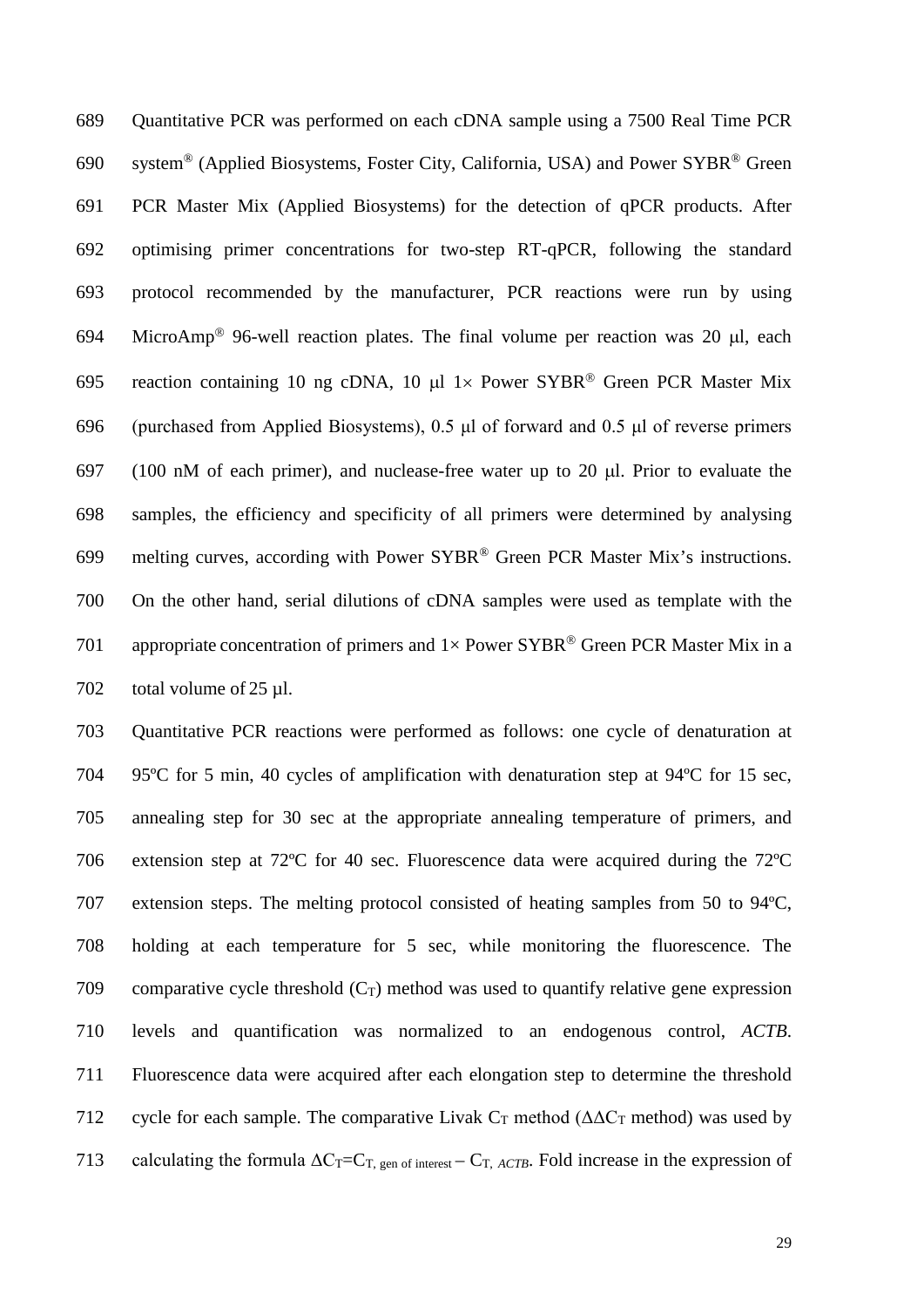specific mRNA in oviductal cells in contact with spermatozoa and without contact with 715 them was calculated using the relative quantification method  $2^{-(\Delta\Delta C_{T})}$  (Livak and 716 Schmittgen, 2001). In all cases, calculation of  $\Delta \Delta C_T$  involved using the highest sample  $\Delta C_T$  value (i.e. the sample with the lowest target gene expression) as an arbitrary 718 constant to subtract from all other  $\Delta C_T$  sample values. Fold differences in relative transcript abundance were calculated for target genes assuming an amplification 720 efficiency of 100% and using the formula  $2^{-(\Delta\Delta C_T)}$ . Data were calculated as the fold change in gene expression normalized to *ACTB* and relative to epithelial cultured cells (either OEC or LLC-PK1) without spermatozoa (negative controls). Thus, for these controls ΔΔC<sup>T</sup> equalled to zero. The housekeeping gene *ACTB* was chosen following a previous report (Pedersen et al., 2005; Nygard et al., 2007), where *ACTB* is considered as a good reference gene for high abundant transcripts. This internal standard gene was found to be constantly expressed in OECs and LLC-PK1, during all the co-culturing period.

*4.15. Statistical analyses*

730 Data (x) from mRNA relative abundances using the  $2^{-(\Delta\Delta C_{T})}$  method, each replicate was considered as a statistical case (n=16), were analysed with SPSS 19.0 for Windows (SPSS Inc., Chicago, IL, USA). Relative abundance of *CLU*, *HSP90AA1*, *HSPA5* and *HSPA8*, together with sperm parameters (sperm binding index, sperm viability and morphology) were tested for normality (the Shapiro-Wilk test) and for equal variance (Levene's test). When necessary, as in the case of non-normal data, an arcsine square root (x) transformation was carried out prior to analysis in order to stabilise the error variance.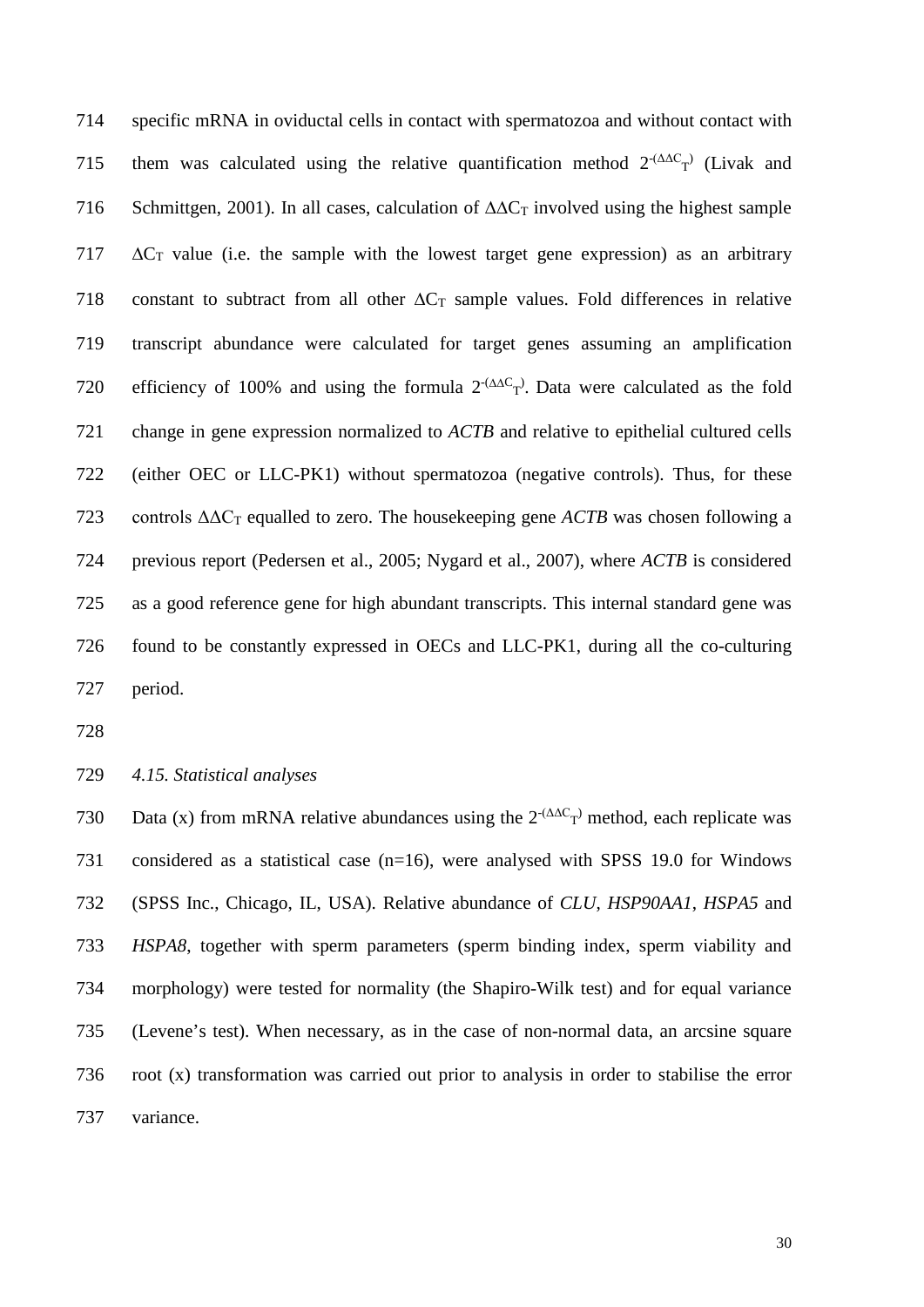First, relative abundances of all gene transcripts were compared between monolayers (OEC follicular, OEC luteal and LLC-PK1) with a one-way analysis of variance (ANOVA) followed by a *t*-test with Bonferroni adjustment.

 A linear mixed model was used for comparing the effects of sperm's presence on gene expression in OEC and LLC-PK1 cultures. Fixed-effect factors were the type of cultured cells (OEC, LLC-PK1 and negative control) and the presence or absence of diffusible membrane inserts, random-effect factors were culture batch and ejaculate, and the incubation time was the intra-subject factor. The variable was the relative abundance of each gene of interest, and the model was followed by multiple pair-wise comparisons using a Bonferroni test. To evaluate differences between bound and unbound sperm populations in sperm binding indexes, sperm viability and morphology, another linear mixed model with Bonferroni's post-hoc test was run, with type of cultured cells as fixed-effect factor and culture batch and ejaculate as random-effect factors. The incubation time was the intra-subject factor.

 Another linear mixed model was run to investigate the relationship between sperm binding index and gene-relative abundances. In this case, the type of cultured cells was the fixed-effect factor, culture batch and ejaculate were the random-effect factors, the sperm binding index was the covariate, and the incubation time was the intra-subject factor. The variable was again the relative abundance of each gene of interest, and Bonferroni test was used for multiple comparisons. Pearson correlation coefficient was also calculated between sperm binding indexes and relative transcript abundances of the four genes throughout the co-culture period.

 In all statistical analyses, the significant level was set at 5%. Results are expressed as 761 means  $\pm$  standard error of the mean (SEM).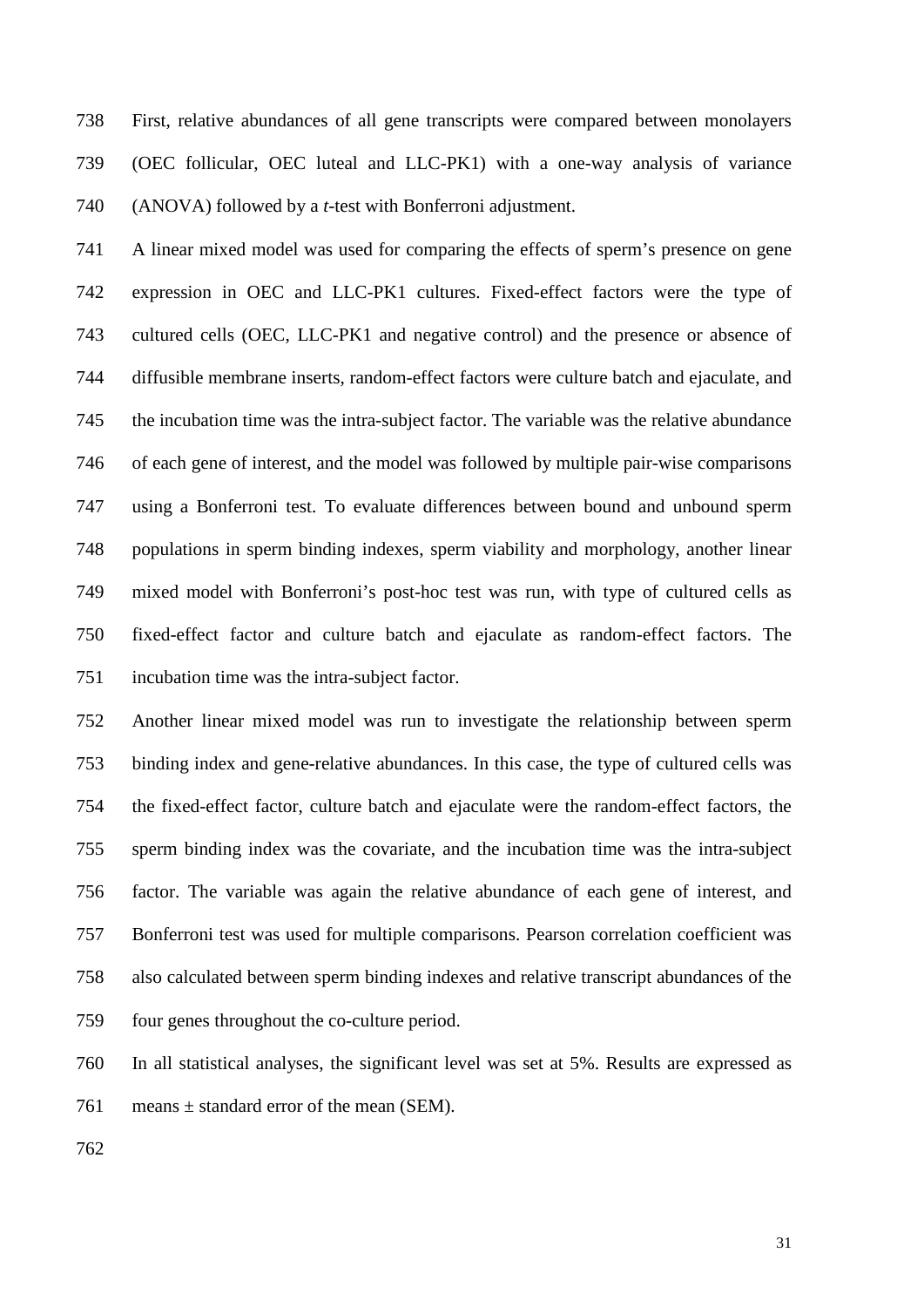# **Declaration of interest**

 The authors report no conflicts of interest. The authors alone are responsible for the content and writing of the paper

# **Acknowledgments**

The authors would like to thank Professor Alireza Fazeli, University of Sheffield, for

- the critical revision and discussion of this Manuscript. The authors would also like to
- thank Dawkins slaughterhouse (Loughborough, UK) for their donation of pig oviducts,

and JSR Healthbred Ltd and PIC (UK) for their donation of boar semen samples. We

- also thank Dr. N. Satake, Dr. R.M. Elliot and Mrs. Daphne Green, from the Institute of
- Zoology (London), for their technical support.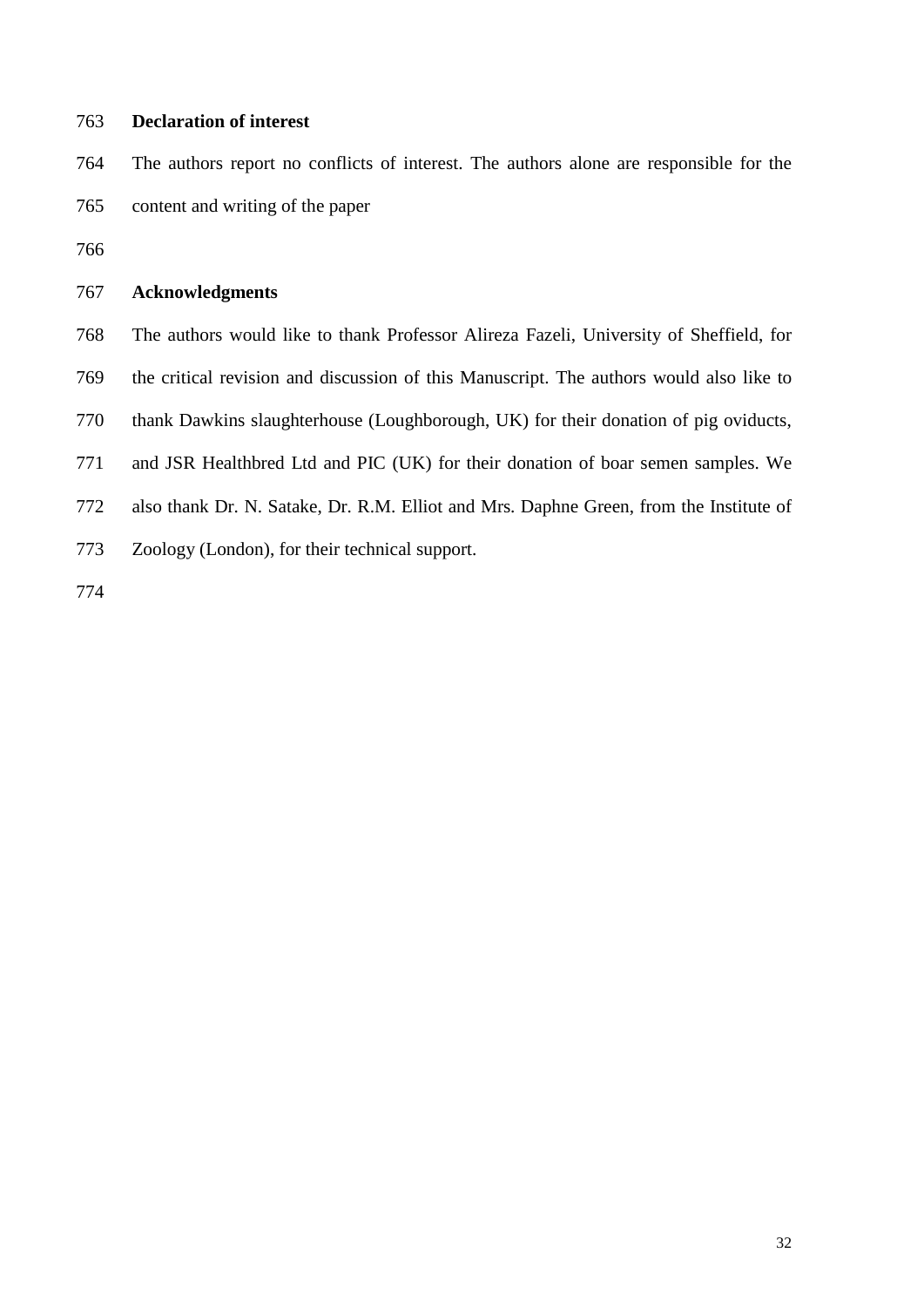#### **References**

- Aldarmahi A, Elliott S, Russell J, Klonisch T, Hombach-Klonisch S, Fazeli A. 2012.
- Characterisation of an in vitro system to study maternal communication with spermatozoa. Reprod Fertil Dev 24: 988-998.
- Aldarmahi A, Elliott S, Russell J, Fazeli A. 2014. Effects of spermatozoa–oviductal cell
- coincubation time and oviductal cell age on spermatozoa–oviduct interactions. Reprod
- Fertil Dev 26: 358-365.
- Ardón F, Helms D, Sahin E, Bollwein H, Töpfer-Petersen E, Waberski D. 2008.
- Chromatin-unstable boar spermatozoa have little chance of reaching oocytes in vivo.
- Reproduction 35: 461-470.
- Bassols J, Kádár E, Briz MD, Pinart E, Sancho S, Garcia-Gil N, Badia E, Pruneda A,
- Bussalleu E, Yeste M, Bonet S. 2004. In vitro culture of epithelial cells from the caput,
- corpus, and cauda epididymis of Sus domesticus. Theriogenology 62: 929-942.
- Bassols J, Bonet S, Belghazi M, Dacheux F, Dacheux JL. 2007. Proteomic study of the
- establishment of boar epididymal cell cultures. Theriogenology 68: 76-86.
- Cortés PP, Orihuela PA, Zúñiga LM, Velásquez LA, Croxatto HB. 2004. Sperm binding
- to oviductal epithelial cells in the rat: role of sialic acid residues on the epithelial surface
- and sialic acid-binding sites on the sperm surface. Biol Reprod 71: 1262-1269.
- Dobrinski I, Jacob JR, Tennant BC, Ball BA. 1999. Generation of an equine oviductal
- epithelial cell line for the study of sperm-oviduct interactions. Theriogenology 52**:** 875-
- 885.
- Ecroyd H, Jones RC, Aitken RJ. 2003. Tyrosine phosphorylation of HSP-90 during
- mammalian sperm capacitation. Biol Reprod 69: 1801-1807.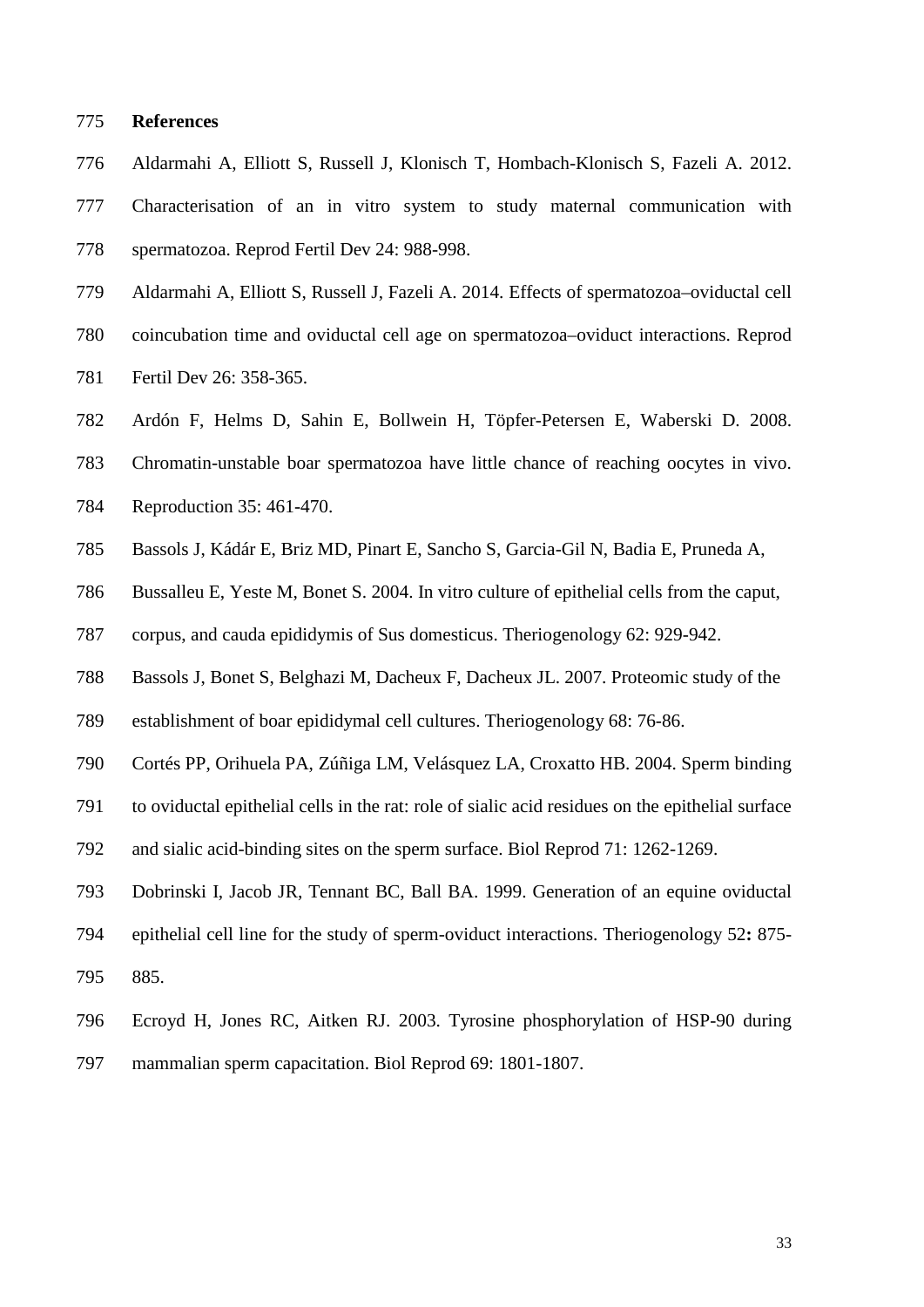- Ellington JE, Ignotz GG, Ball BA, Meyers-Wallen VN, Currie WB. 1993. De novo protein synthesis by bovine uterine tube (oviduct) epithelial cells changes during co-culture with bull spermatozoa. Biol Reprod 48: 851-856.
- Ellington JE, Evenson DP, Fleming JE, Brisbois RS, Hiss GA, Broder SJ, Wright RW Jr. 1998. Coculture of human sperm with bovine oviduct epithelial cells decreases sperm chromatin structural changes seen during culture in media alone. Fertil Steril 69: 643-649.
- Elliott RM, Lloyd RE, Fazeli A, Sostaric E, Georgiou AS, Satake N, Watson PF, Holt WV. 2009. Effects of heat shock 70 kDa protein 8, an evolutionarily conserved oviductal protein, on boar and bull spermatozoa. Reproduction 137: 191-203
- Fazeli A, Duncan AE, Watson PF, Holt WV. 1999. Sperm-Oviduct interaction: induction of capacitation and preferential binding of uncapacitated spermatozoa to oviductal epithelial cells in porcine species. Biol Reprod 60: 879-886.
- Fazeli A, Elliott RM, Duncan AE, Moore A, Watson PF, Holt WV. 2003. In vitro maintenance of boar sperm viability by a soluble fraction obtained from oviductal plasma membrane preparations. Reproduction 125: 509-517.
- Fazeli A, Affara NA, Hubank M, Holt WV. 2004. Sperm-induced modification of the oviductal gene expression profile after natural insemination in mice. Biol Reprod 71: 60-65
- Georgiou AS, Sostaric E, Wong CH, Snijders AP, Wright PC, Moore HD, Fazeli A.
- 2005. Gametes alter the oviductal secretory proteome. Mol Cell Proteomics 4: 1785- 1796.
- Georgiou AS, Snijders AP, Sostaric E, Aflatoonian R, Vázquez JL, Vázquez JM, Roca
- J, Martínez EA, Wright PC, Fazeli A. 2007. Modulation of the oviductal environment
- by gametes. J Proteome Res 6: 4656-4666.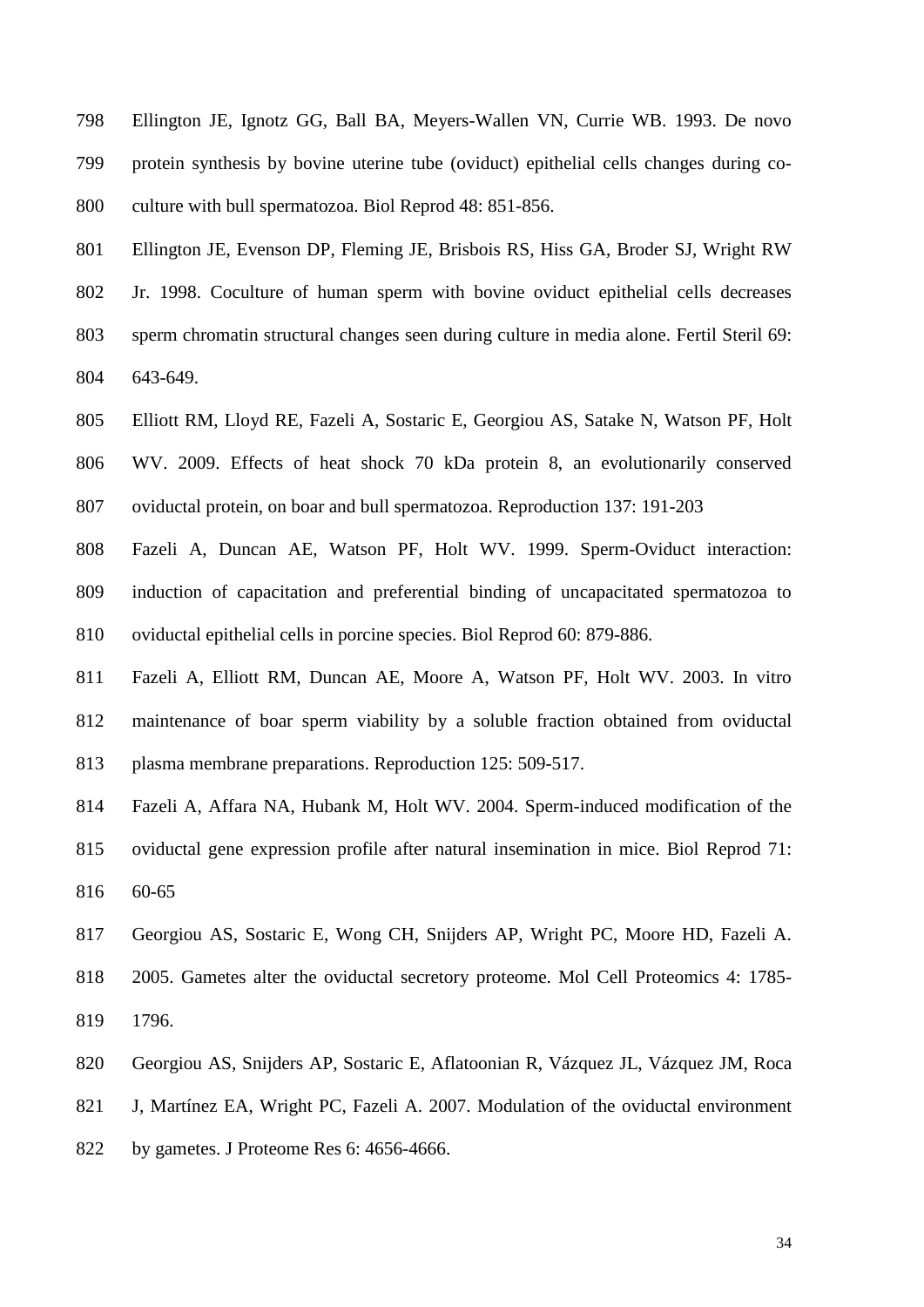- Green CE, Bredl J, Holt WV, Watson PF, Fazeli A. 2001. Carbohydrate mediation of
- boar sperm binding to oviductal epithelial cells in vitro. Reproduction 122: 305-315.
- Gualtieri R, Talevi R. 2000. In vitro-cultured bovine oviductal cells bind acrosome-
- intact sperm and retain this ability upon sperm release. Biol Reprod 62: 1754-1762.
- Holt WV, Elliot, RM, Fazeli A, Satake N, Watson PF 2005 Validation of an
- experimental strategy for studying surface-exposed proteins involved in porcine sperm-
- oviduct contact interactions. Reprod Fertil Dev 17: 683-692.
- Holt WV, Elliott RM, Fazeli A, Sostaric E, Georgiou AS, Satake N, Prathalingam N,
- Watson PF. 2006. Harnessing the biology of the oviduct for the benefit of artificial insemination. Soc Reprod Fertil Suppl 62: 247-259.
- Hou ML, Huang SY, Lai YK, Lee WC. 2008. Geldanamycin augments nitric oxide production and promotes capacitation in boar spermatozoa. Anim Reprod Sci 104: 56- 68.
- Hunter RH. 2005. The fallopian tubes in domestic mammals: how vital is their physiological activity? Reprod Nutr Dev 45: 281-290.
- Johnson LA, Aalbers JG, Grooten HJG. 1988. Artificial insemination of swine –
- fecundity of boar semen stored in Beltsville Ts (BTS), modified Modena (Mn) or Mr-a
- and inseminated on 1, 3 and 4 days after collection. Reprod Dom Anim 23: 49-55.
- Kobayashi Y, Wakamiya K, Kohka M, Yamamoto Y, Okuda K. 2013. Summer heat
- stress affects prostaglandin synthesis in the bovine oviduct. Reproduction 146: 103-110.
- Kodithuwakku SP, Miyamoto A, Wijayagunawardane MP. 2007. Spermatozoa
- stimulate prostaglandin synthesis and secretion in bovine oviductal epithelial cells.
- Reproduction 133: 1087-1094.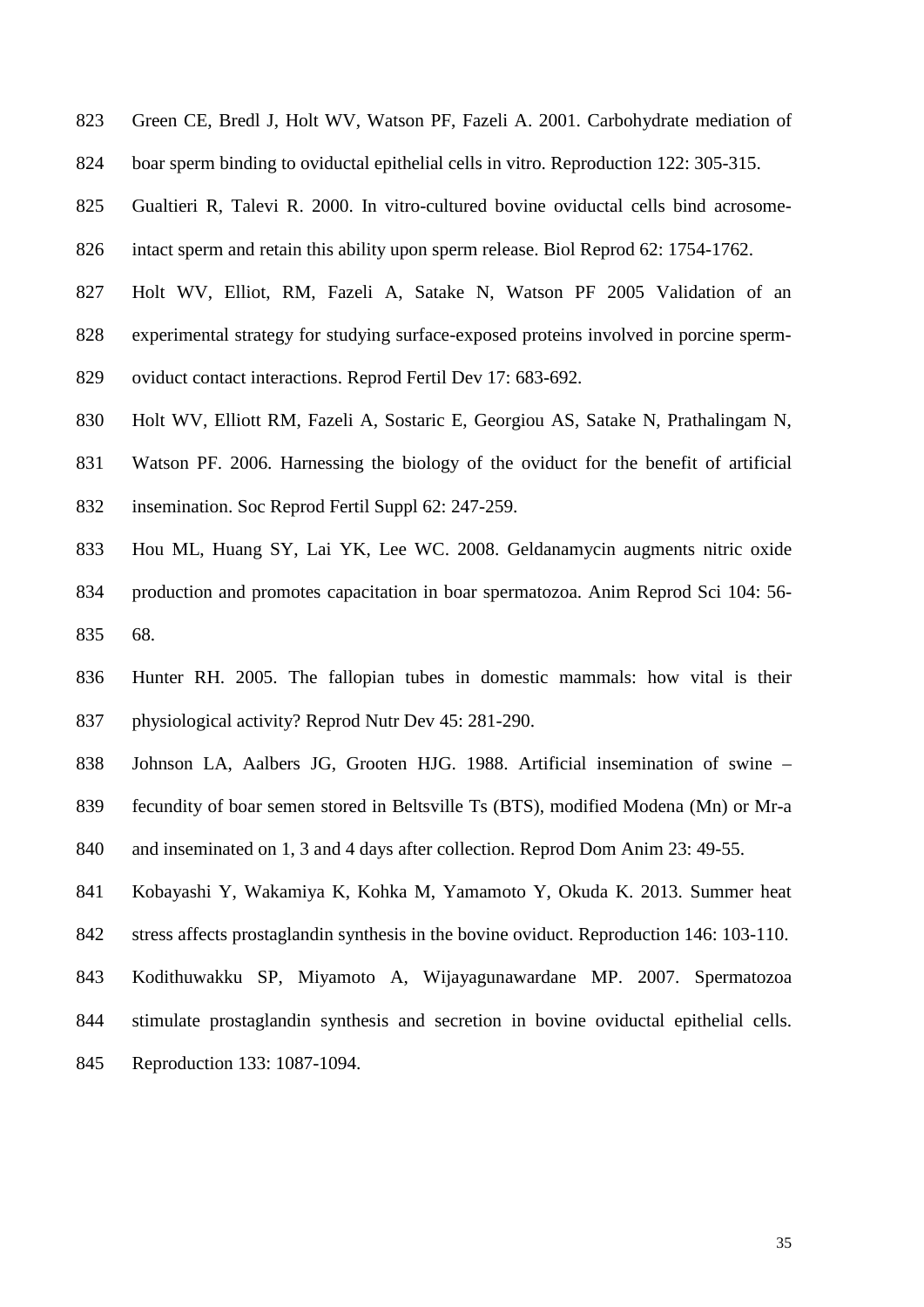- Lachance C, Bailey JL, Leclerc P. 2007. Expression of Hsp60 and Grp78 in the human endometrium and oviduct, and their effect on sperm functions. Hum Reprod 22: 2606- 2614.
- Livak KJ, Schmittgen TD. 2001. Analysis of relative gene expression data using real-850 time quantitative PCR and the  $2^{-(\Delta\Delta C_{T})}$ . Method Methods 25: 402-408.
- Lloyd RE, Badia E, Fazeli A, Watson PF, Holt WV. 2008. Temporal dynamics of ram
- sperm binding and survival during 48-h coculture with oviducal epithelial cells. Reprod Fertil Dev 20: 835-845.
- Lloyd RE, Elliott RM, Fazeli A, Watson PF, Holt WV. 2009. Effects of oviducal proteins, including heat shock 70 kDa protein 8, on survival of ram spermatozoa over
- 48 h in vitro. Reprod Fertil Dev 21: 408-418.
- Marín-Briggiler CI, González-Echeverría MF, Munuce MJ, Ghersevich S, Caille AM,
- Hellman U, Corrigall VM, Vazquez-Levin MH. 2010. Glucose-regulated protein 78
- (Grp78/BiP) is secreted by human oviduct epithelial cells and the recombinant protein

modulates sperm-zona pellucida binding. Fertil Steril 93: 1574-1584.

- McCauley TC, Buhi WC, Wu GM, Mao J, Caamaño JN, Didion BA, Day BN. 2003.
- Oviduct-specific glycoprotein modulates sperm-zona binding and improves efficiency
- of porcine fertilization in vitro. Biol Reprod 69: 828-834.
- Moein-Vaziri N, Phillips I, Smith S, Alminana C, Maside C, Gil MA, Roca J, Martinez
- E, Holt B, Pockley AA, Fazeli A. 2014. Heat shock protein A8 restores sperm
- membrane integrity by increasing plasma membrane fluidity. Reproduction (*in press*),
- DOI: 10.1530/REP-13-0631.
- Nygard AB, Jørgensen CB, Cirera S, Fredholm M. 2007. Selection of reference genes for gene expression studies in pig tissues using SYBR green qPCR. BMC Mol. Biol 8: 67.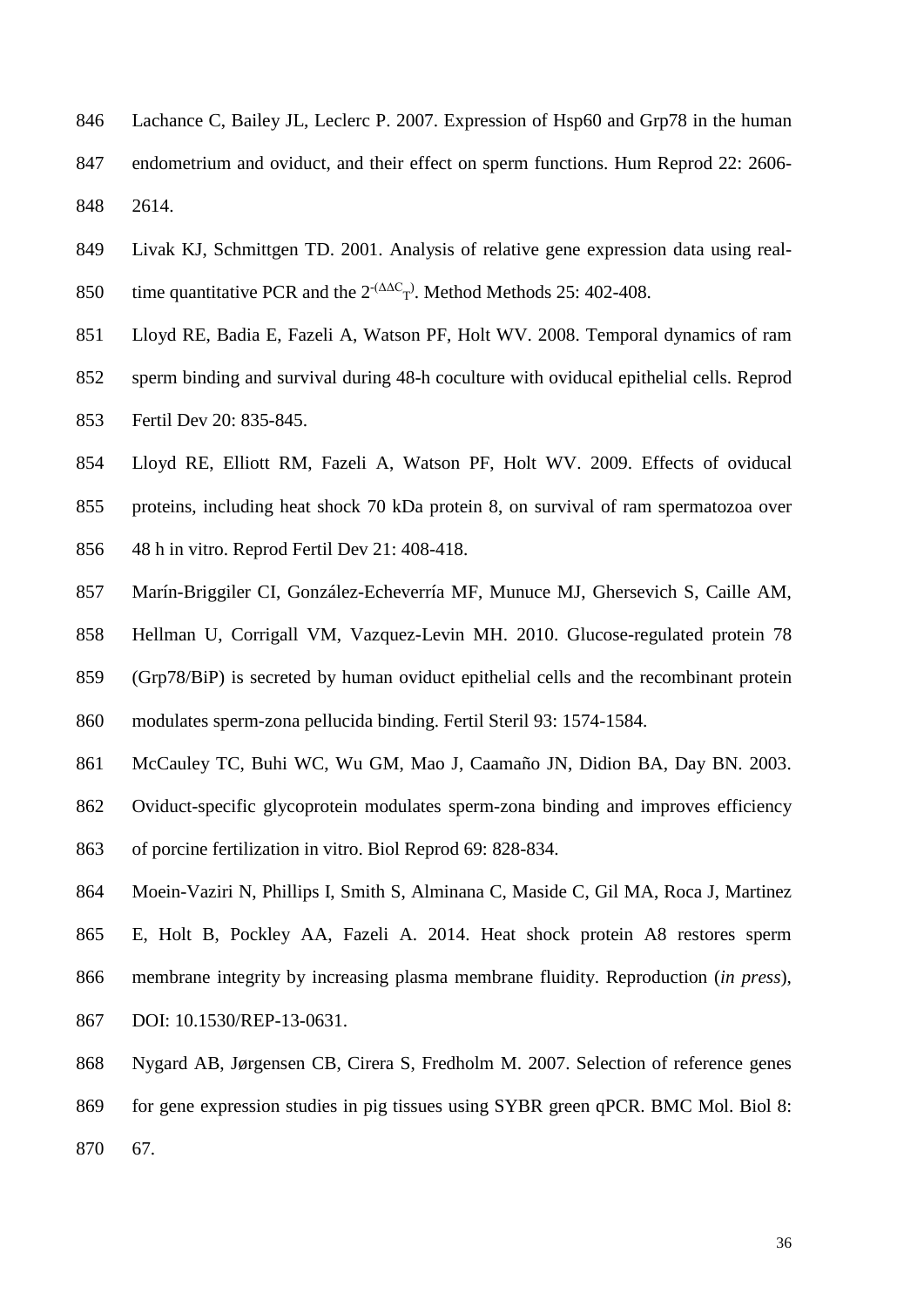- Parrish JJ, Susko-Parrish J, Winter MA, First NL. 1988. Capacitation of bovine sperm by heparin. Biol Reprod 38; 1171-1180.
- Pedersen ME, Øzdas ØB, Farstad W, Tverdal A, Olsaker I. 2005. Effects of bovine oviduct epithelial cells, fetal calf serum and bovine serum albumin on gene expression in single bovine embryos produced in the synthetic oviduct fluid culture system. Reprod Fertil Dev 17: 751-757.
- Petrunkina AM, Gehlhaar R, Drommer W, Waberski D, Töpfer-Petersen E. 2001. Selective sperm binding to porcine oviductal epithelium in vitro. Reproduction 121 889- 896.
- Petrunkina AM, Simon K, Günzel-Apel AR, Töpfer-Petersen E. 2003. Regulation of capacitation of canine spermatozoa during co-culture with heterologous oviductal epithelial cells. Reprod Dom Anim 38: 455-463.
- Pinart E, Puigmulé M. 2013. Factors affecting boar reproduction, testis function, and sperm quality. In: Bonet S, Casas I, Holt WV, Yeste M, editors. Boar Reproduction. Berlin: Springer, p 109-204.
- Rodríguez-Martínez H, Saravia F, Wallgren M, Tienthai P, Johannisson A, Vázquez
- JM, Martínez E, Roca J, Sanz L, Calvete JJ. 2005. Boar spermatozoa in the oviduct.
- Theriogenology 63: 514-535.
- Satake N, Elliott RM, Watson PF, Holt WV. 2006. Sperm selection and competition in
- pigs may be mediated by the differential motility activation and suppression of sperm
- subpopulations within the oviduct. J Exp Biol 209: 1560-1572.
- Quintero I, Ghersevich S, Caille A, Munuce MJ, Daniele SM, Morisoli L. 2005. Effects
- of human oviductal in vitro secretion on spermatozoa and search of sperm-oviductal
- proteins interactions. Int J Androl 28: 137-143.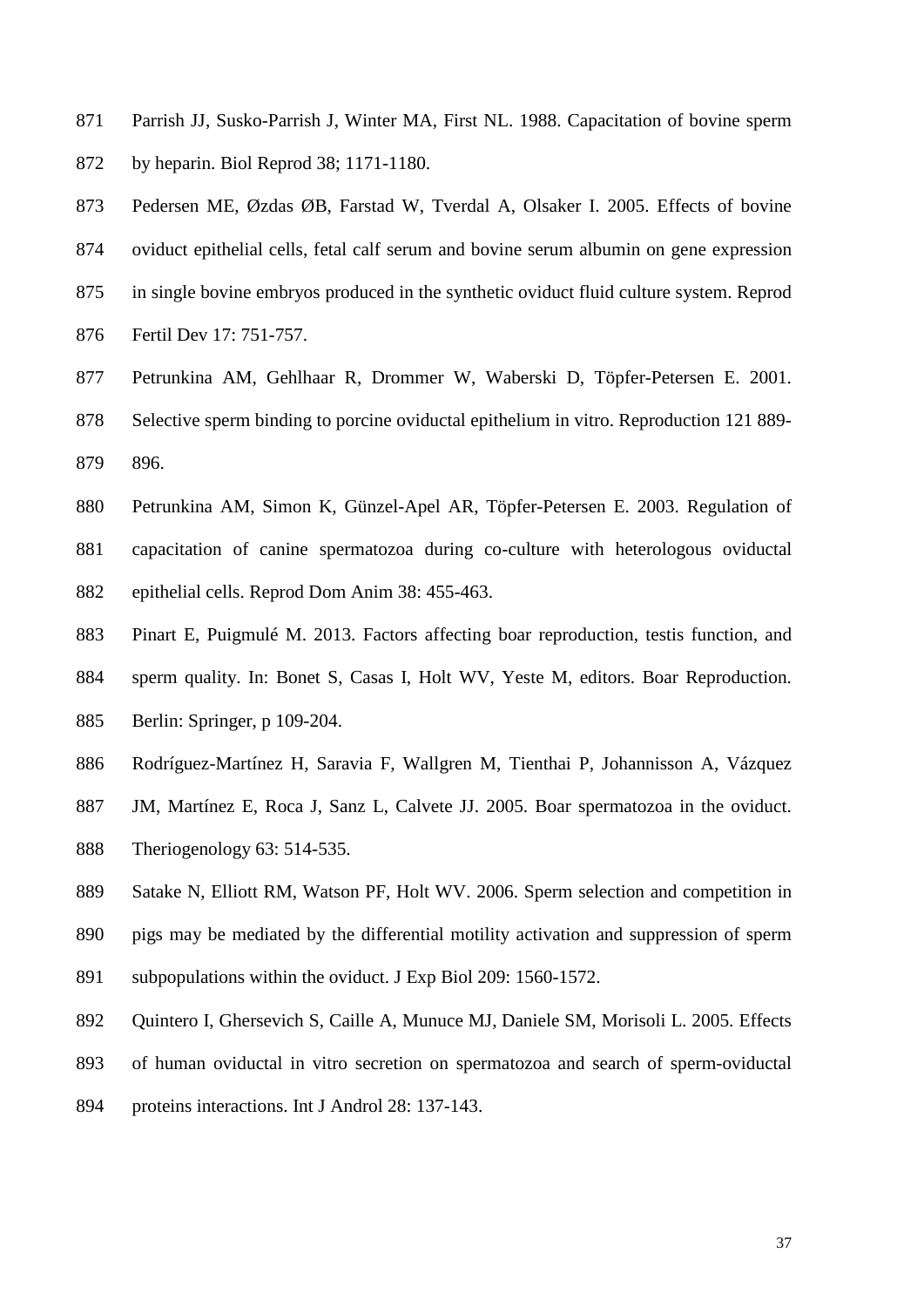- Sostaric E, Georgiou AS, Wong CH, Watson PF, Holt WV, Fazeli A. 2006. Global profiling of surface plasma membrane proteome of oviductal epithelial cells. J Proteom Res 5: 3029-3037.
- Suárez S, Redfern K, Raynor P, Martin F, Phillips DM .1991. Attachment of boar sperm
- to mucosal explants of oviduct in vitro: possible role in formation of a sperm reservoir.
- Biol Reprod 44: 998-1004.
- Thomas PG, Ignotz GG, Ball BA, Brinsko SP, Curie WB. 1995. Effect of coculture
- with stallion spermatozoa on de novo protein synthesis and secretion by equine oviduct
- epithelial cells. Am J Vet Res 56: 1657-1662.
- Töpfer-Petersen E, Wagner A, Friedrich J, Petrunkina A, Ekhlasi-Hundrieser M,
- Waberski D, Drommer W. 2002. Function of the mammalian oviductal sperm reservoir.
- J Exp Zool 292: 210-215.
- Waterhouse KE, Hofmo PO, Tverdal A, Miller RR Jr. 2006. Within and between breed
- differences in freezing tolerance and plasma membrane fatty acid composition of boar sperm. Reproduction 131: 887-894.
- Yao YQ, Ho PC, Yeung WS. 1999. Effects of human oviductal cell culture on various
- functional parameters of human spermatozoa. Fertil Steril 71: 232-239.
- Yeste M. 2013. Boar spermatozoa within the oviductal environment (I): sperm
- reservoir. In: Bonet S, Casas I, Holt WV, Yeste M, editors. Boar Reproduction. Berlin:
- Springer, p 257-346.
- Yeste, M.; Briz, M.; Pinart, E.; Sancho, N.; García-Gil, N.; Badia, E.; Bassols, J.;
- Pruneda, A.; Bussalleu, E.; Casas, I.; Bonet, S. 2008. Boar spermatozoa and
- 917 prostaglandin F<sub>2 $\alpha$ </sub>. Quality of boar sperm after addition of prostaglandin F<sub>2 $\alpha$ </sub> to the short-
- term extender over cooling time. Anim Reprod Sci 108: 180-195.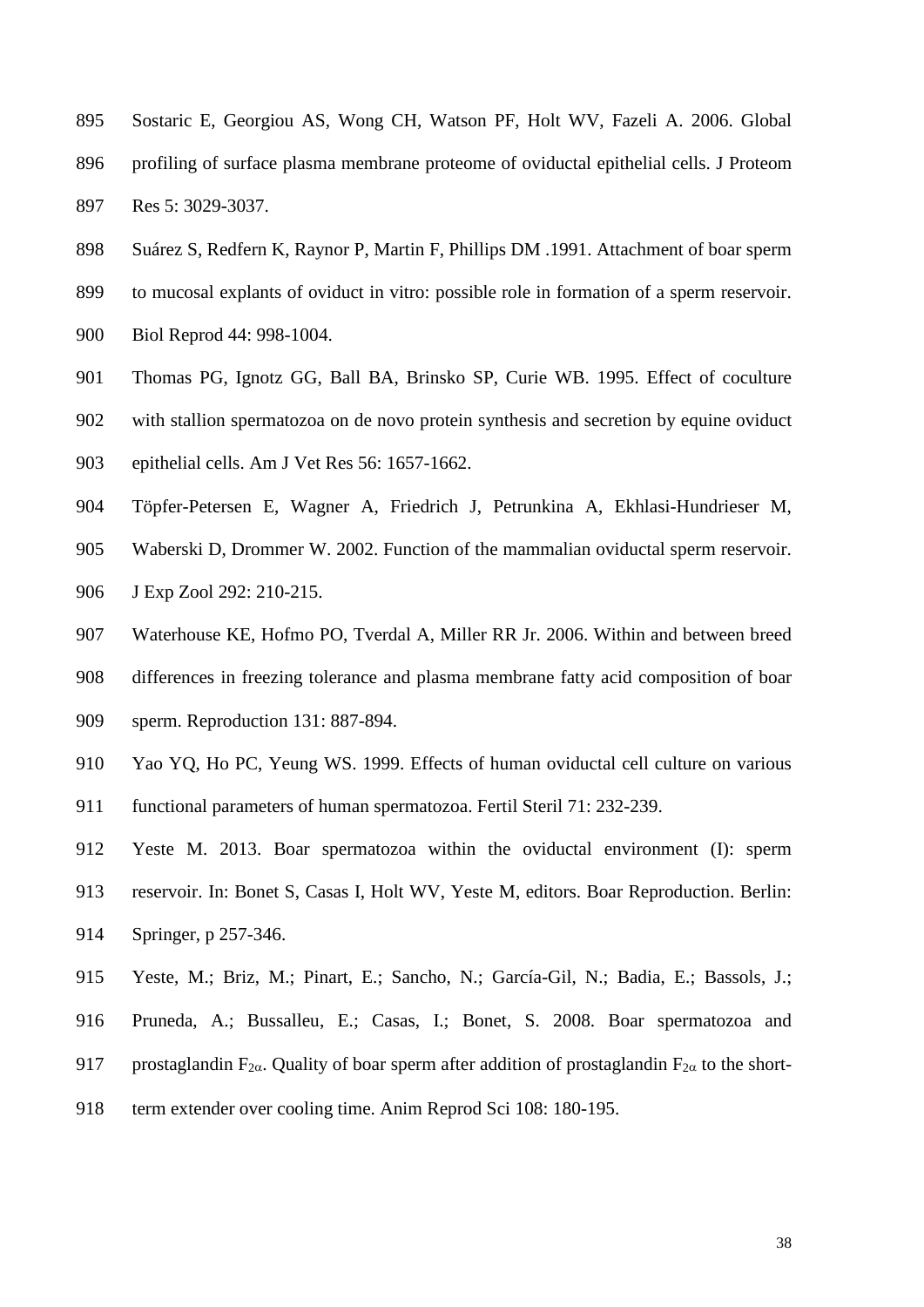- Yeste M, Lloyd RE, Briz M, Badia E, Bonet S, Holt WV. 2009. Direct contact between boar spermatozoa and porcine oviductal epithelial cell (OEC) cultures is needed for optimal sperm survival in vitro. Anim Reprod Sci 113: 263-278.
- Yeste M, Castillo-Martín M, Bonet S, Briz M. 2012. Direct binding of boar ejaculate and epididymal spermatozoa to porcine epididymal epithelial cells is also needed to maintain sperm survival in *in vitro* co-culture. Anim Reprod Sci 131: 181-193.
- Zhang M, Hong H, Zhou B, Jin S, Wang C, Fu M, Wang S, Xia G. 2006. The expression of atrial natriuretic peptide in the oviduct and its functions in pig spermatozoa. J Endocrinol 189: 493-507.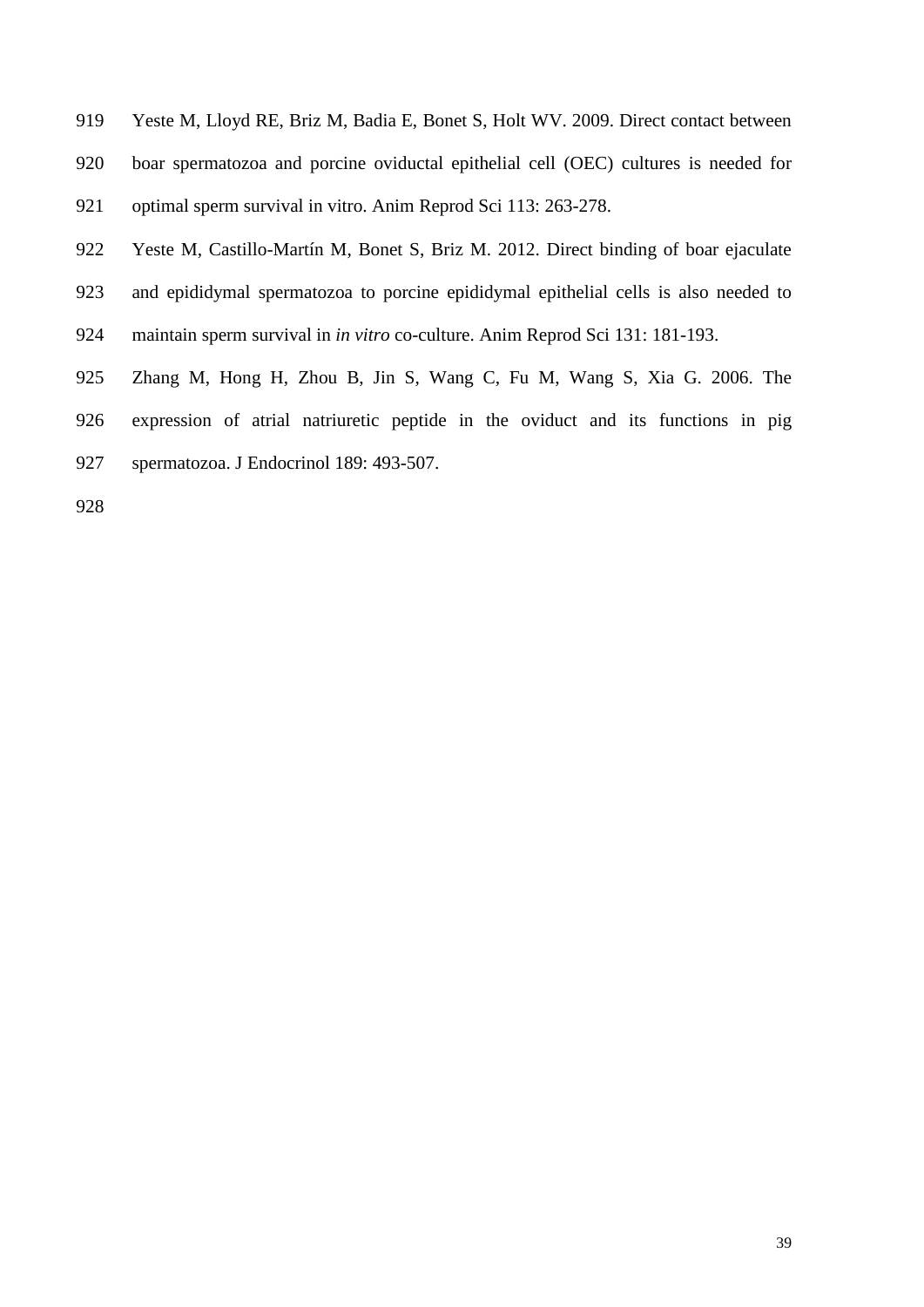### **Figure Legends**

**Figure 1** Relative abundances, as mean ± SEM, of clusterin (*CLU*), *HSP90AA1, HSPA5* 

and *HSPA8* in follicular OEC, luteal OEC and LLC-PK1. The Figure represents the

- results obtained in sixteen independent experiments. Different superscripts (*a* and *b*)
- denote significant differences (*P*<0.05) between the different epithelial cell types.
- **Figure 2** Clusterin (*CLU*)-relative abundance (mean ± SEM) in OEC and LLC-PK1 co- cultured with spermatozoa (with and without inserts). The Figure represents the results obtained in sixteen independent experiments. No superscripts are shown as no significant differences (*P*>0.05) were observed between the different epithelial cell types and the different incubation times investigated.
- **Figure 3** *HSP90AA1*-relative abundance, as mean ± SEM, in OEC and LLC-PK1 co- cultured with spermatozoa (with and without inserts). The Figure represents the results obtained in sixteen independent experiments. Different superscripts (*a*-*f*) denote significant differences (*P*<0.05) between the different epithelial cell types and the different incubation times investigated.
- **Figure 4** *HSPA5*-relative abundance (mean ± SEM) in OEC and LLC-PK1 co-cultured with spermatozoa (with and without inserts). The Figure represents the results obtained in sixteen independent experiments. Different superscripts (*a*-*e*) denote significant differences (*P*<0.05) between the different epithelial cell types and the different incubation times investigated.
- **Figure 5** *HSPA8*-relative abundance (mean ± SEM) in OEC and LLC-PK1 co-cultured with spermatozoa (with and without inserts). The Figure represents the results obtained in sixteen independent experiments. Different superscripts (*a*-*d*) denote significant differences (*P*<0.05) between the different epithelial cell types and the different incubation times investigated.